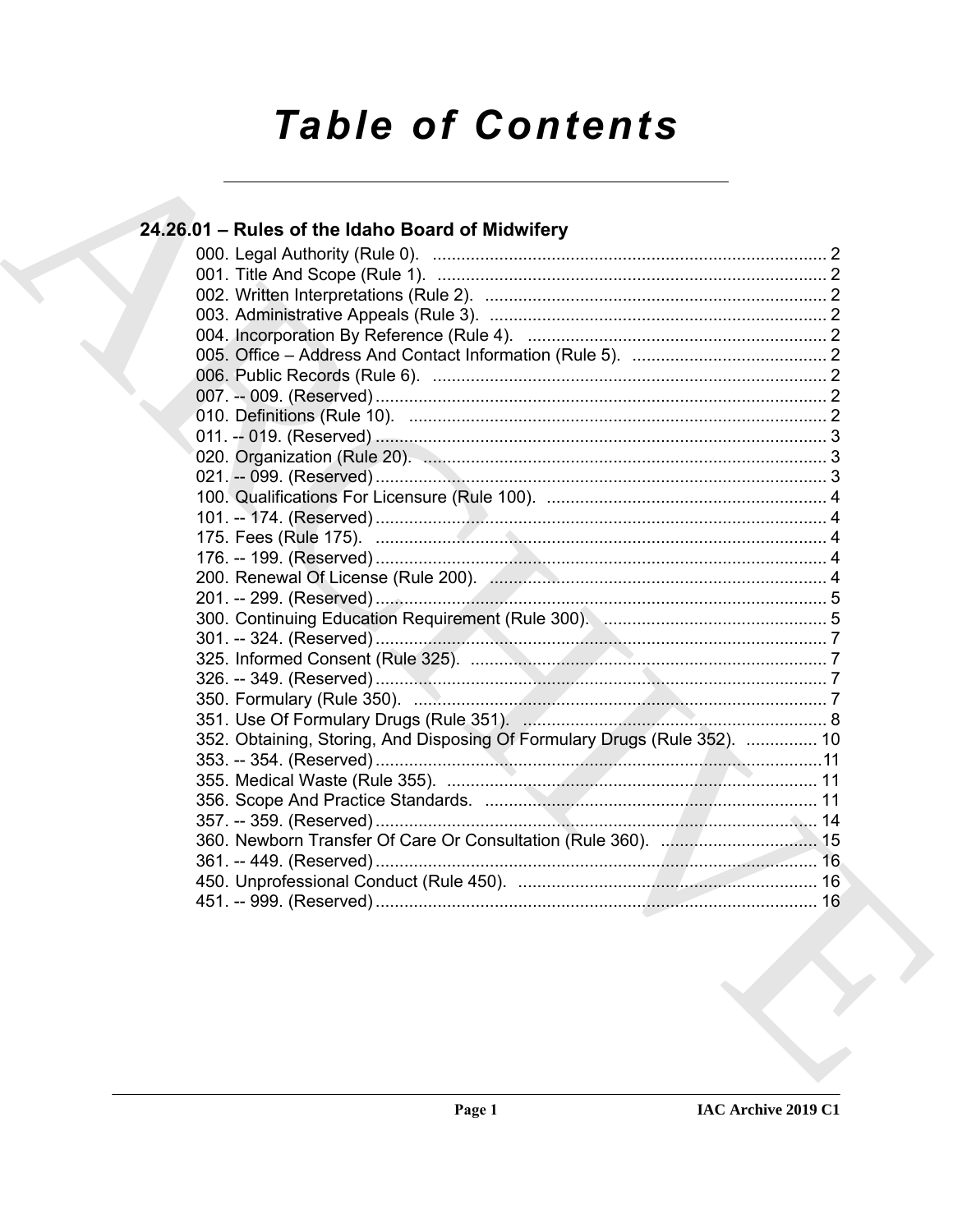#### **IDAPA 24 TITLE 26 CHAPTER 01**

#### **24.26.01 – RULES OF THE IDAHO BOARD OF MIDWIFERY**

#### <span id="page-1-18"></span><span id="page-1-1"></span><span id="page-1-0"></span>**000. LEGAL AUTHORITY (RULE 0).**

In accordance with Section 54-5504, Idaho Code, the Idaho Board of Midwifery shall promulgate rules that implement the provisions of Chapter 55, Title 54, Idaho Code. (3-29-10)

#### <span id="page-1-2"></span>**001. TITLE AND SCOPE (RULE 1).**

<span id="page-1-21"></span>**01. Title**. These rules are cited as IDAPA 24.26.01, "Rules of the Idaho Board of Midwifery."  $(3-29-10)$ 

**02. Scope**. These rules establish the framework for licensure of midwives and the provisions for what midwives are allowed to do, what they may not do, when they shall advise their clients to seek other medical advice and when to transport a client. (3-29-10)

#### <span id="page-1-22"></span><span id="page-1-3"></span>**002. WRITTEN INTERPRETATIONS (RULE 2).**

The Board may have written statements pertaining to the Board's interpretation of these rules. Such interpretations, if any, are available for public inspection and copying at cost at the Board's office. (3-29-10) any, are available for public inspection and copying at cost at the Board's office.

#### <span id="page-1-10"></span><span id="page-1-4"></span>**003. ADMINISTRATIVE APPEALS (RULE 3).**

Administrative appeals are governed by the Administrative Procedure Act, Title 67, Chapter 52, Idaho Code.

 $(3-29-10)$ 

#### <span id="page-1-14"></span><span id="page-1-5"></span>**004. INCORPORATION BY REFERENCE (RULE 4).**

The following documents are incorporated by reference into these rules, and are available at the Board's office and through the Board's website: (3-29-10) (3-29-10)

<span id="page-1-17"></span>**01. Prevention of Perinatal Group B Streptococcal Disease**. Published by the Centers for Disease Control and Prevention, MMWR 2010;59 (No. RR 10), dated November 19, 2010, referenced in Paragraph 350.01.d. (4-11-19)

<span id="page-1-16"></span>**02. Essential Documents of the National Association of Certified Professional Midwives**. Copyright date 2004, referenced in Subsection 356.01. (3-29-10)

<span id="page-1-15"></span>**03. Analysis of the 2016 Job Analysis Survey**. Published by the North American Registry of Midwives (NARM).

#### <span id="page-1-19"></span><span id="page-1-6"></span>**005. OFFICE – ADDRESS AND CONTACT INFORMATION (RULE 5).**

**CHAPT[E](http://www.ibol.idaho.gov)R 01**<br> **CHARCHITED (11) Co**<sub>c</sub> die Raho Book of Midwifter, that promises the first that<br> **CHARCHITED (11)**  $\frac{1}{2}$  **<b>Co**<sub>c</sub> die Raho Book of Midwifter, that promises the first that<br> **CHARCHITED (11) CO**<sub>c</sub> Sep The office of the Idaho Board of Midwifery is located within the Bureau of Occupational Licenses, 700 W. State Street, Boise, Idaho 83702. The Bureau is open between the hours of 8:00 a.m. and 5:00 p.m. each day except Saturdays, Sundays and holidays. The Board's telephone number is (208) 334-3233. The Board's fax number is (208) 334-3945. These links are to the Board's e-mail address is  $mid@ibol.idaho.gov$  and official website is  $http://www.bol.idaho.gov$ .<br>(3-29-10) www.ibol.idaho.gov.

#### <span id="page-1-20"></span><span id="page-1-7"></span>**006. PUBLIC RECORDS (RULE 6).**

The Board's records are subject to the Idaho Public Records Act, Title 74, Chapter 1, Idaho Code. (3-29-10)

<span id="page-1-8"></span>**007. -- 009. (RESERVED)**

<span id="page-1-9"></span>**010. DEFINITIONS (RULE 10).**

- <span id="page-1-12"></span><span id="page-1-11"></span>**01. Board**. The Idaho Board of Midwifery as created in Section 54-5503, Idaho Code. (3-29-10)
- <span id="page-1-13"></span>**02. Bureau**. The Idaho Bureau of Occupational Licenses as prescribed in Section 67-2602, Idaho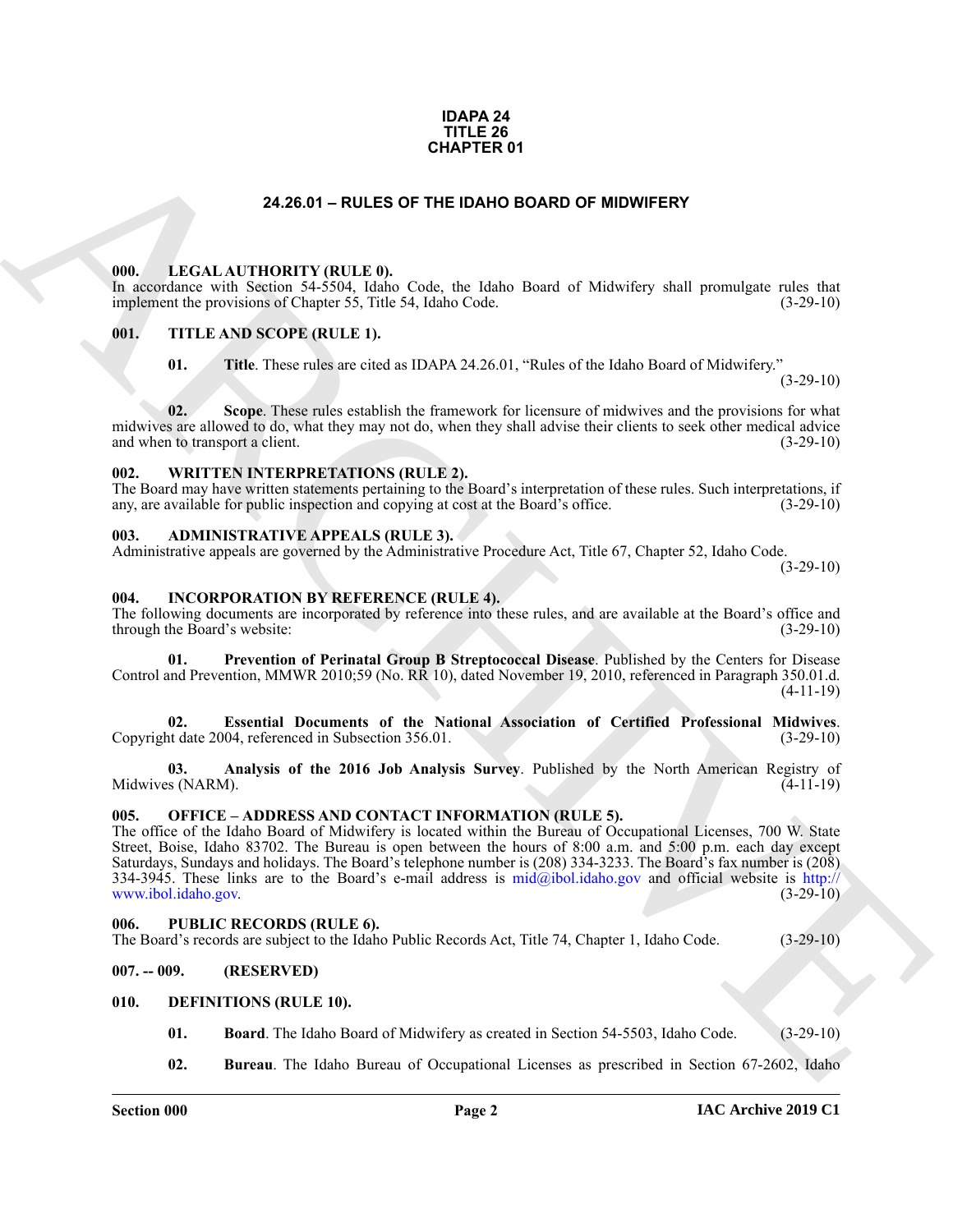<span id="page-2-3"></span>Code. (3-29-10)

**03.** Client. A woman under the care of a licensed midwife, as well as the woman's fetus and newborn (3-29-10) child. (3-29-10)

<span id="page-2-4"></span>**04.** CPM. A certified professional midwife; in other words, a person who is certified by NARM or any r organization. (3-29-10) successor organization.

<span id="page-2-5"></span>**05. Estimated Due Date**. The estimated date of delivery with a known date of conception, known date of last menstrual period, or first trimester ultrasound. (7-1-14)

<span id="page-2-6"></span>**06.** Licensed Health Care Provider. A physician or physician assistant or an advanced practice d nurse. (7-1-14) registered nurse.

<span id="page-2-7"></span>**07.** Licensed Midwife. A person who holds a current license issued by the Board, who shall be ed "L.M." (3-29-10) designated "L.M."

<span id="page-2-8"></span>**08. MEAC**. The Midwifery education accreditation council, the organization established in 1991 and recognized by the U.S. department of education as an accrediting agency for midwifery education programs and institutions. (3-29-10)

<span id="page-2-10"></span>**09. NARM**. The North American Registry of Midwives, the international certification agency that es and administers certification for the CPM credential. (3-29-10) establishes and administers certification for the CPM credential.

<span id="page-2-11"></span><span id="page-2-9"></span>**10. NACPM**. The National Association of Certified Professional Midwives, the national organization indivives. (3-29-10) for certified professional midwives.

**Example 20** Compatibine Theoretics<br>
Cluent A woman sinker the ease of a beamed method, a new of a beamed method is a state of the based of the studies<br>
Cluent A compatibility the easterline professional minimit, in relat **Practice of Midwifery.** Providing maternity care for women and their newborns during the antepartum, intrapartum and postpartum periods. The postpartum period for both maternal and newborn care may not exceed six (6) weeks from the date of delivery. (3-29-10)

#### <span id="page-2-0"></span>**011. -- 019. (RESERVED)**

#### <span id="page-2-12"></span><span id="page-2-1"></span>**020. ORGANIZATION (RULE 20).**

<span id="page-2-13"></span>**01. Meetings**. The Board shall meet at least annually and at other such times and places as designated hairman or upon the written request of any two (2) members of the Board. (3-29-10) by the Chairman or upon the written request of any two  $(2)$  members of the Board.

**a.** All meetings shall be held in accordance with the Idaho Open Meeting Law, Chapter 23, Title 67, Idaho Code. (3-29-10) Idaho Code. (3-29-10)

**b.** A minimum of three (3) Board members shall constitute a quorum and may exercise all powers and authority conferred on the Board in order to hold a meeting of the Board. A majority vote of the Board members present at a meeting shall be considered the action of the Board as a whole.

<span id="page-2-14"></span>**02. Organization of the Board**. At the first meeting of each fiscal year, the Board shall elect from its members a Chairman, who shall assume the duty of the office immediately upon such selection. (3-29-10)

The Chairman shall when present, preside at all meetings, appoint with the consent of the Board, all committees, and shall otherwise perform all duties pertaining to the office of Chairman. The Chairman shall be an exofficio member of all committees. (3-29-10)

**b.** The Bureau shall provide such services as may be authorized by Chapter 26, Title 67, Idaho Code, and as defined under contract between the Bureau and the Board. The Chief of the Bureau shall act as an agent of the Board and shall be the custodian of all records of the Board. (3-29-10) Board and shall be the custodian of all records of the Board.

#### <span id="page-2-2"></span>**021. -- 099. (RESERVED)**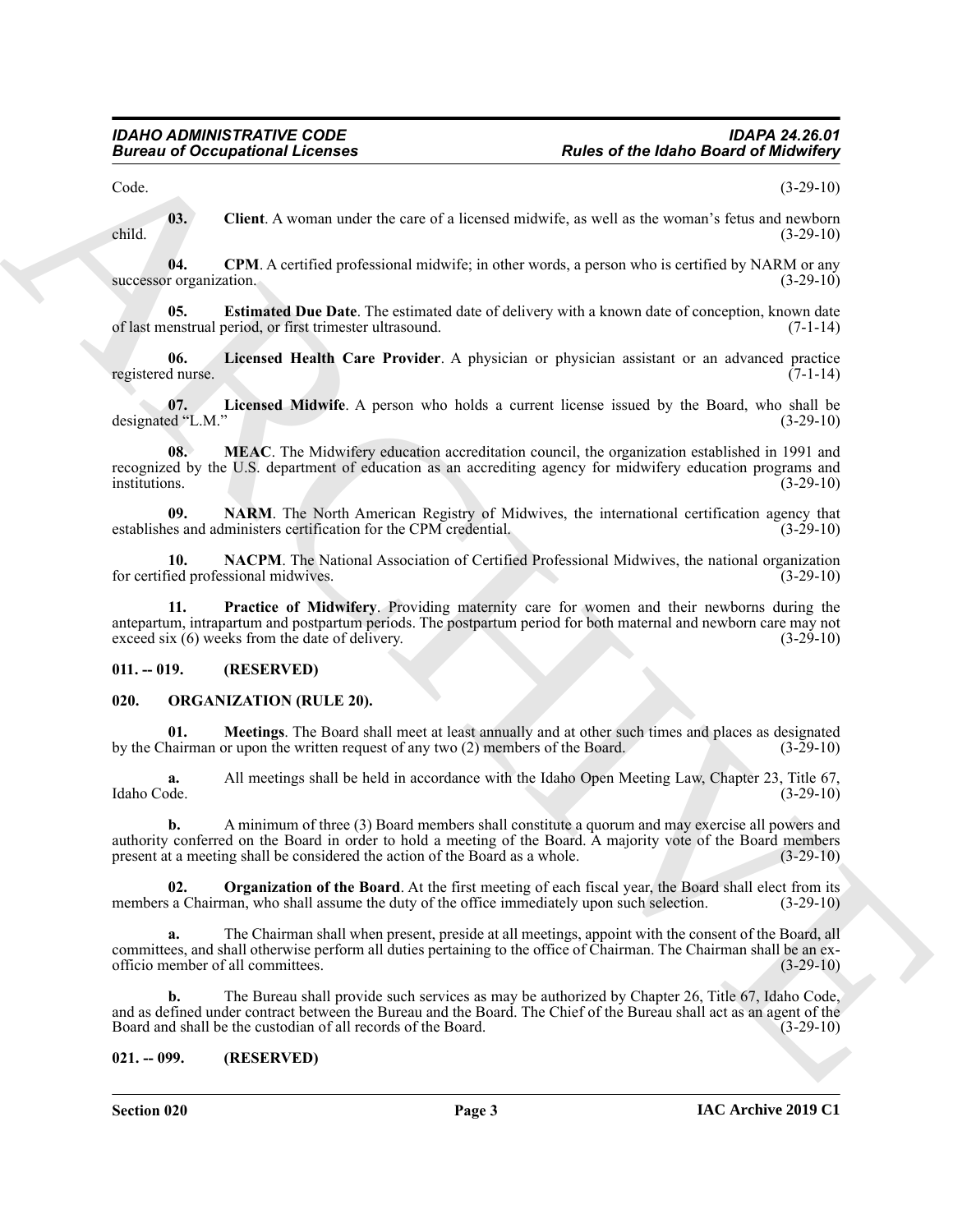#### <span id="page-3-0"></span>**100. QUALIFICATIONS FOR LICENSURE (RULE 100).**

<span id="page-3-14"></span><span id="page-3-12"></span><span id="page-3-11"></span>**01. Applications**. Applications for licensure must be submitted on Board-approved forms. (3-29-10)

**02.** Qualifications. Applicants for licensure must submit a completed application, required application sing fees, and documentation, acceptable to the Board, establishing that the applicant: (3-29-10) and licensing fees, and documentation, acceptable to the Board, establishing that the applicant:

<span id="page-3-13"></span>**a.** Currently is certified as a CPM by NARM or a successor organization.  $(3-29-10)$ 

**b.** Has successfully completed Board-approved, MEAC-accredited courses in pharmacology, the treatment of shock/IV therapy, and suturing specific to midwives.  $(3-29-10)$ 

**Bureau of Occupational Licensis<br>
10.** Outline (The Hallo de Board of Melalunde Results of the Hallo de Board of Melalunde Results of Melalunde Results of the Hallo de Board of Melalunde Results of the Hallo de Samuel Con **Incomplete or Stalled Applications**. The applicant must provide or facilitate the provision of any supplemental third party documents that may be required by the Board. If an applicant fails to respond to a Board request or an application has lacked activity for twelve (12) consecutive months, the application on file with the Board shall be deemed denied and it shall be terminated upon thirty (30) days written notice, unless good cause is established to the Board. (3-29-10)

#### <span id="page-3-5"></span><span id="page-3-1"></span>**101. -- 174. (RESERVED)**

#### <span id="page-3-2"></span>**175. FEES (RULE 175).**

<span id="page-3-7"></span>**01. Initial Application Processing Fee**. A two hundred dollars (\$200) application processing fee must accompany initial licensure applications. (3-20-14)

<span id="page-3-8"></span>**02.** License Fee. The initial license fee is eight hundred dollars (\$800). This initial, one-time fee will led if the Board does not issue the license for which application has been made. (3-20-14) be refunded if the Board does not issue the license for which application has been made.

<span id="page-3-6"></span>**03. Annual Renewal Fee**. The annual license renewal fee is eight hundred fifty dollars (\$850). The cense renewal fee will be refunded if the license is not renewed by the Board. (3-20-14) annual license renewal fee will be refunded if the license is not renewed by the Board.

**04. Reinstatement Fee**. The fee to reinstate a license that has been cancelled for failure to renew is fifty dollars (\$50). (3-29-10)

<span id="page-3-18"></span><span id="page-3-15"></span><span id="page-3-10"></span><span id="page-3-9"></span>**05. Refund of Fees**. Unless otherwise provided for in this Rule, all fees are non-refundable. (3-29-10)

#### <span id="page-3-3"></span>**176. -- 199. (RESERVED)**

#### <span id="page-3-4"></span>**200. RENEWAL OF LICENSE (RULE 200).**

**01. Expiration Date**. A licensed midwife's license expires on the licensed midwife's birth date. The license must be annually renewed before the licensed midwife's birth date in accordance with Section 67-2614, Idaho Code. Licenses that are not renewed as required will be cancelled pursuant to Section 67-2614, Idaho Code.

 $(3-29-10)$ 

<span id="page-3-19"></span>**02. Reinstatement**. A license that has been cancelled for failure to renew may be reinstated in accordance with Section 67-2614, Idaho Code. (3-29-10)

<span id="page-3-16"></span>**03. Application for Renewal**. In order to renew a license a licensed midwife must submit a timely, completed, Board-approved renewal application form and pay the required application and renewal fees. (3-29-10)

**04. Complete Practice Data**. The information submitted by the licensed midwife on the Boardapproved application form must include complete practice data for the twelve (12) months immediately preceding the date of the renewal application. Such information shall include: (3-29-10) date of the renewal application. Such information shall include:

<span id="page-3-17"></span>**a.** The number of clients to whom the licensed midwife has provided care; (3-29-10)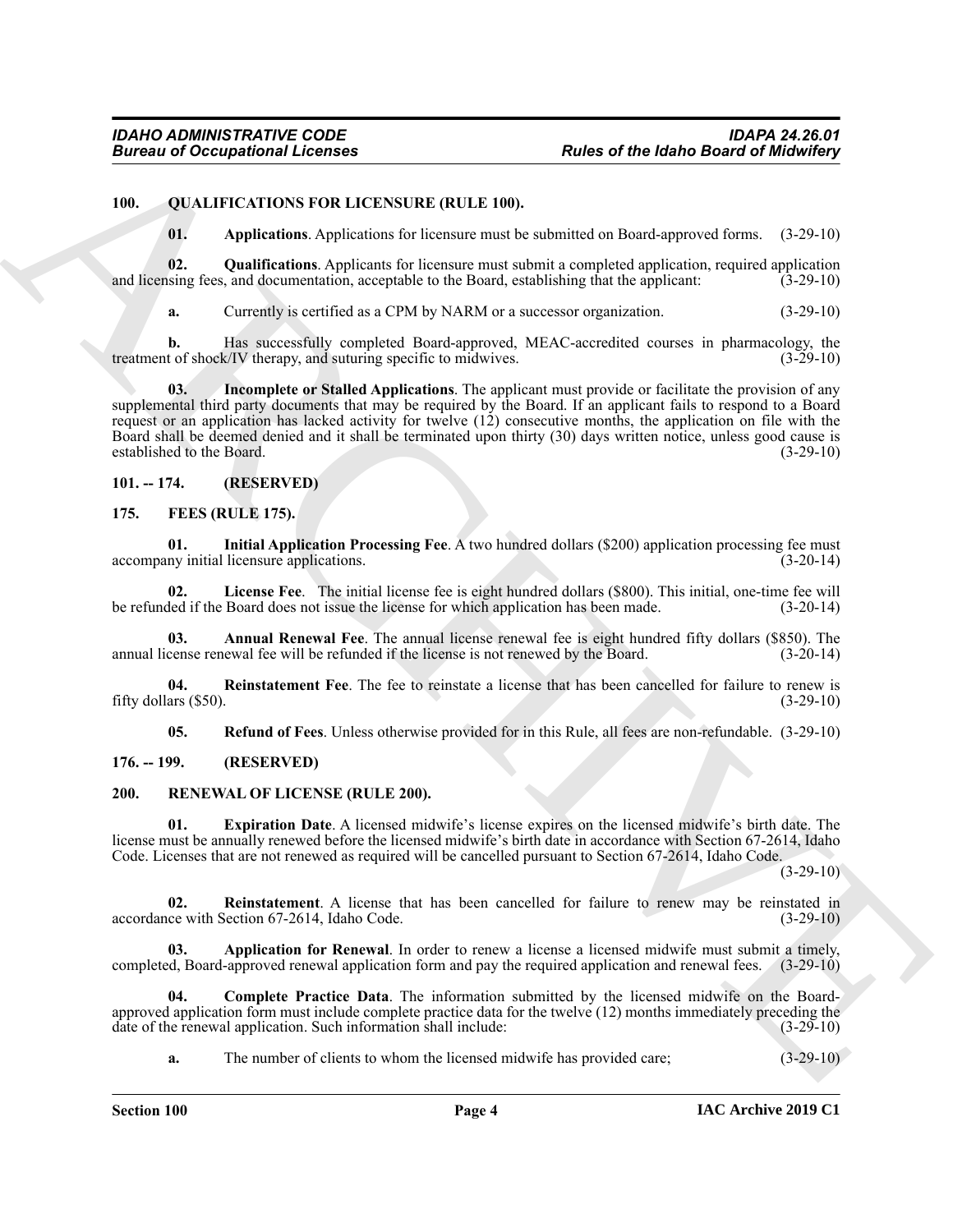|                                         | <b>Bureau of Occupational Licenses</b>                                                                                                                                                                                                                                                                                                                                                                                                                                                                         | <b>Rules of the Idaho Board of Midwifery</b>                                             |
|-----------------------------------------|----------------------------------------------------------------------------------------------------------------------------------------------------------------------------------------------------------------------------------------------------------------------------------------------------------------------------------------------------------------------------------------------------------------------------------------------------------------------------------------------------------------|------------------------------------------------------------------------------------------|
| $\mathbf{b}$ .                          | The number of deliveries, including;                                                                                                                                                                                                                                                                                                                                                                                                                                                                           | $(3-29-10)$                                                                              |
| i.                                      | The number of cesareans;                                                                                                                                                                                                                                                                                                                                                                                                                                                                                       | $(3-29-10)$                                                                              |
| 11.                                     | The number of vaginal births after cesarean (VBACs);                                                                                                                                                                                                                                                                                                                                                                                                                                                           | $(3-29-10)$                                                                              |
| c.                                      | The average, oldest, and youngest maternal ages;                                                                                                                                                                                                                                                                                                                                                                                                                                                               | $(3-29-10)$                                                                              |
| d.                                      | The number of primiparae;                                                                                                                                                                                                                                                                                                                                                                                                                                                                                      | $(3-29-10)$                                                                              |
| e.                                      | All APGAR scores below five (5) at five (5) minutes;                                                                                                                                                                                                                                                                                                                                                                                                                                                           | $(3-29-10)$                                                                              |
| birth, including:                       | The number of prenatal transfers and transfers during labor, delivery and immediately following                                                                                                                                                                                                                                                                                                                                                                                                                | $(3-29-10)$                                                                              |
| $i_{\cdot}$                             | Transfers of mothers;                                                                                                                                                                                                                                                                                                                                                                                                                                                                                          | $(3-29-10)$                                                                              |
| ii.                                     | Transfers of babies;                                                                                                                                                                                                                                                                                                                                                                                                                                                                                           | $(3-29-10)$                                                                              |
| iii.                                    | Reasons for transfers;                                                                                                                                                                                                                                                                                                                                                                                                                                                                                         | $(3-29-10)$                                                                              |
| iv.<br>twenty four (24) hours.          | Transfers of all newborns being admitted to the neonatal intensive care unit (NICU) for more than                                                                                                                                                                                                                                                                                                                                                                                                              | $(3-29-10)$                                                                              |
| g.                                      | Any perinatal deaths occurring up to six weeks post-delivery, broken out by:                                                                                                                                                                                                                                                                                                                                                                                                                                   | $(3-29-10)$                                                                              |
| i.                                      | Weight;                                                                                                                                                                                                                                                                                                                                                                                                                                                                                                        | $(3-29-10)$                                                                              |
| ii.                                     | Gestational Age;                                                                                                                                                                                                                                                                                                                                                                                                                                                                                               | $(3-29-10)$                                                                              |
| iii.                                    | Age of the baby;                                                                                                                                                                                                                                                                                                                                                                                                                                                                                               | $(3-29-10)$                                                                              |
| iv.                                     | Stillbirths, if any;                                                                                                                                                                                                                                                                                                                                                                                                                                                                                           | $(3-29-10)$                                                                              |
| h.<br>birth.                            | Any significant neonatal or perinatal problem, not listed above, during the six (6) weeks following                                                                                                                                                                                                                                                                                                                                                                                                            | $(3-29-10)$                                                                              |
| 05.                                     | Current Cardiopulmonary Resuscitation Certification. A licensed midwife to renew their<br>license must certify on their renewal application that they possess a current certification in adult, infant, and child<br>cardiopulmonary resuscitation and in neonatal resuscitation obtained through completion of American Heart<br>Association or the Health and Safety Institute approved cardiopulmonary resuscitation courses and American<br>Academy of Pediatrics approved neonatal resuscitation courses. | $(4-11-19)$                                                                              |
| 06.                                     | <b>Continuing Education Verification.</b> When a licensed midwife submits a renewal application, the<br>licensed midwife must certify by signed affidavit that the annual continuing education requirements set by the Board<br>have been met. The Board may conduct such continuing education audits and require verification of attendance as<br>deemed necessary to ensure compliance with continuing education requirements.                                                                               | $(3-29-10)$                                                                              |
| $201. - 299.$                           | (RESERVED)                                                                                                                                                                                                                                                                                                                                                                                                                                                                                                     |                                                                                          |
| 300.<br>rules for continuing education. | <b>CONTINUING EDUCATION REQUIREMENT (RULE 300).</b><br>In order to protect the public health and safety and promote the public welfare, the Board has adopted the following                                                                                                                                                                                                                                                                                                                                    | $(3-29-10)$                                                                              |
|                                         |                                                                                                                                                                                                                                                                                                                                                                                                                                                                                                                | Annual Continuing Education Requirement. A licensed midwife must successfully complete a |

#### <span id="page-4-5"></span><span id="page-4-4"></span><span id="page-4-0"></span>**201. -- 299. (RESERVED)**

#### <span id="page-4-3"></span><span id="page-4-2"></span><span id="page-4-1"></span>**300. CONTINUING EDUCATION REQUIREMENT (RULE 300).**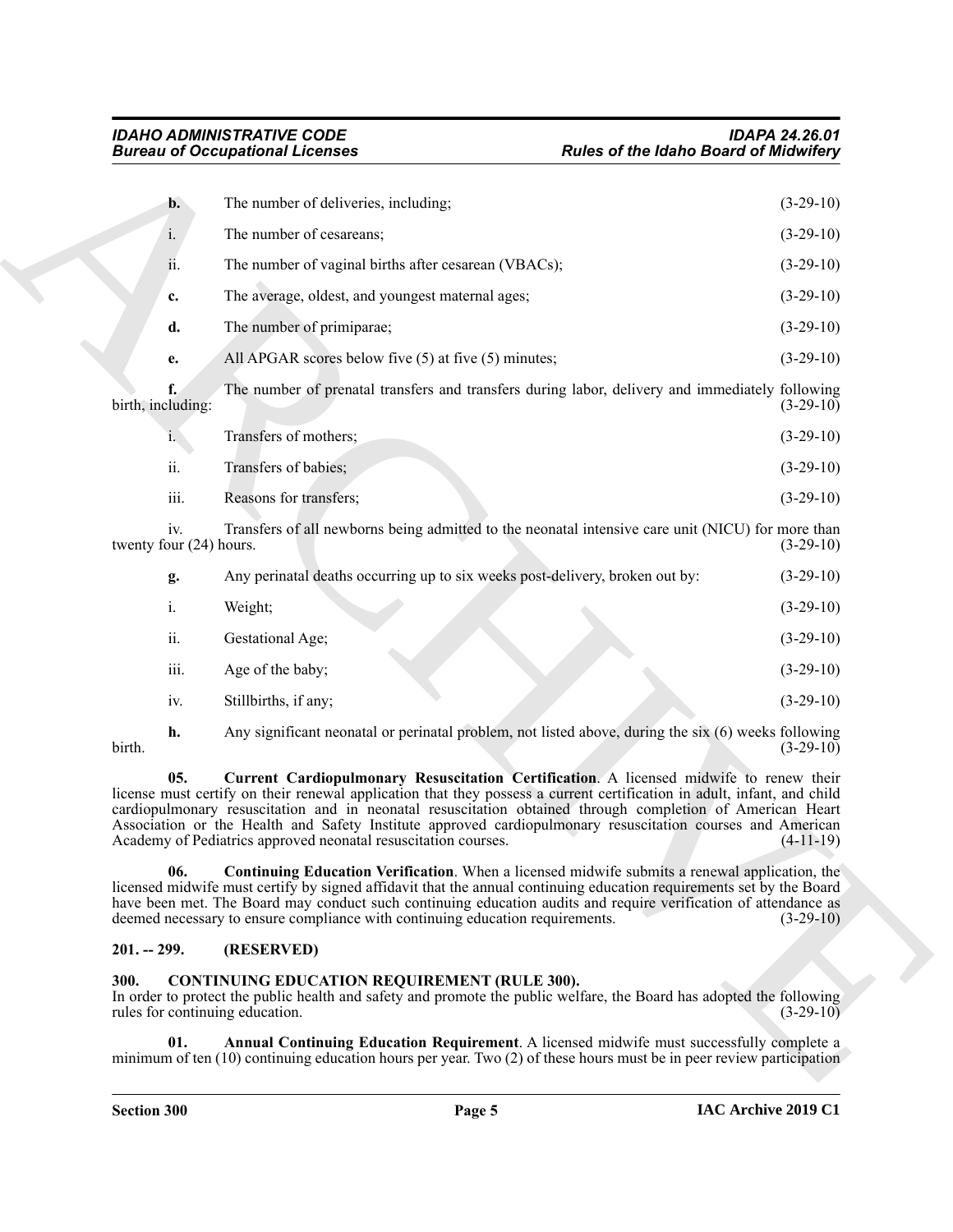as described in Subsection 300.06. One (1) continuing education hour equals one (1) clock hour. A licensed midwife is considered to have satisfied the annual continuing education requirement for the first renewal of the initial license.  $(3-29-10)$ 

<span id="page-5-4"></span><span id="page-5-3"></span>**02. Subject Material**. The subject material of the continuing education must be germane to the practice of midwifery and either acceptable to NARM as counting towards recertification of a licensed midwife as a<br>CPM or otherwise approved by the Board. (3-29-10) CPM or otherwise approved by the Board.

Because of Occupation  $R$  and the same of the same of the labor of the same of the same of the same of the same of the same of the same of the same of the same of the same of the same of the same of the same of the same o **03. Verification of Attendance**. Each licensed midwife must maintain verification of attendance by securing authorized signatures or other documentation from the course instructors or sponsoring institution substantiating any hours attended. This verification must be maintained by the licensed midwife for no less than seven (7) years and provided to the Board upon request by the Board or its agent. (3-29-10)

<span id="page-5-0"></span>**Distance Learning and Independent Study**. The Board may approve a course of study for continuing education credit that does not include the actual physical attendance of the licensed midwife in a face-toface setting with the course instructor. Distance Learning or Independent Study courses will be eligible for continuing education credits if approved by NARM or upon approval of the Board. (3-29-10) education credits if approved by NARM or upon approval of the Board.

**05. Requests for Board Approval**. All requests for Board approval of educational programs must be made to the Board in writing at least sixty (60) days before the program is scheduled to occur. Requests must be accompanied by a statement that includes: (3-29-10) (3-29-10)

<span id="page-5-2"></span>

| $(3-29-10)$<br>The name of the instructor or instructors:<br>а. |
|-----------------------------------------------------------------|
|-----------------------------------------------------------------|

**b.** The date and time and location of the course; (3-29-10)

- **c.** The specific agenda for the course; (3-29-10)
- **d.** The number of continuing education credit hours requested; and (3-29-10)
- <span id="page-5-1"></span>**e.** A statement of how the course is believed to be germane to the practice of midwifery. (3-29-10)

**06. Peer Review System**. As part of the Board's annual continuing education requirement, each licensed midwife must participate in peer review activities for a minimum of two (2) hours per year. (3-29-10)

**a.** The purpose of peer review is to enable licensed midwives to retrospectively present and review cases in an effort to further educate themselves about the appropriateness, quality, utilization, and ethical performance of midwifery care. (3-29-10)

**b.** Licensed midwives are responsible for organizing their own peer review sessions. At least three (3) licensed midwives or CPMs must participate in a peer review session in order for the session to count towards a licensed midwife's annual two-hour peer review activity requirement. (3-29-10)

**c.** Each licensed midwife must make a presentation that must include, without limitation, the following information: (3-29-10) (3-29-10)

i. Total number of clients currently in the licensed midwife's care; (3-29-10)

ii. The number of upcoming due dates for clients in the licensed midwife's practice; (3-29-10)

iii. The number of women in the licensed midwife's practice that are postpartum; (3-29-10)

iv. The number of births the licensed midwife has been involved with since the last peer review session; and  $(3-29-10)$ 

v. One (1) or more specific cases arising since the licensed midwife's last peer review session. The licensed midwife must present any cases involving serious complications or the transport of a mother or baby to the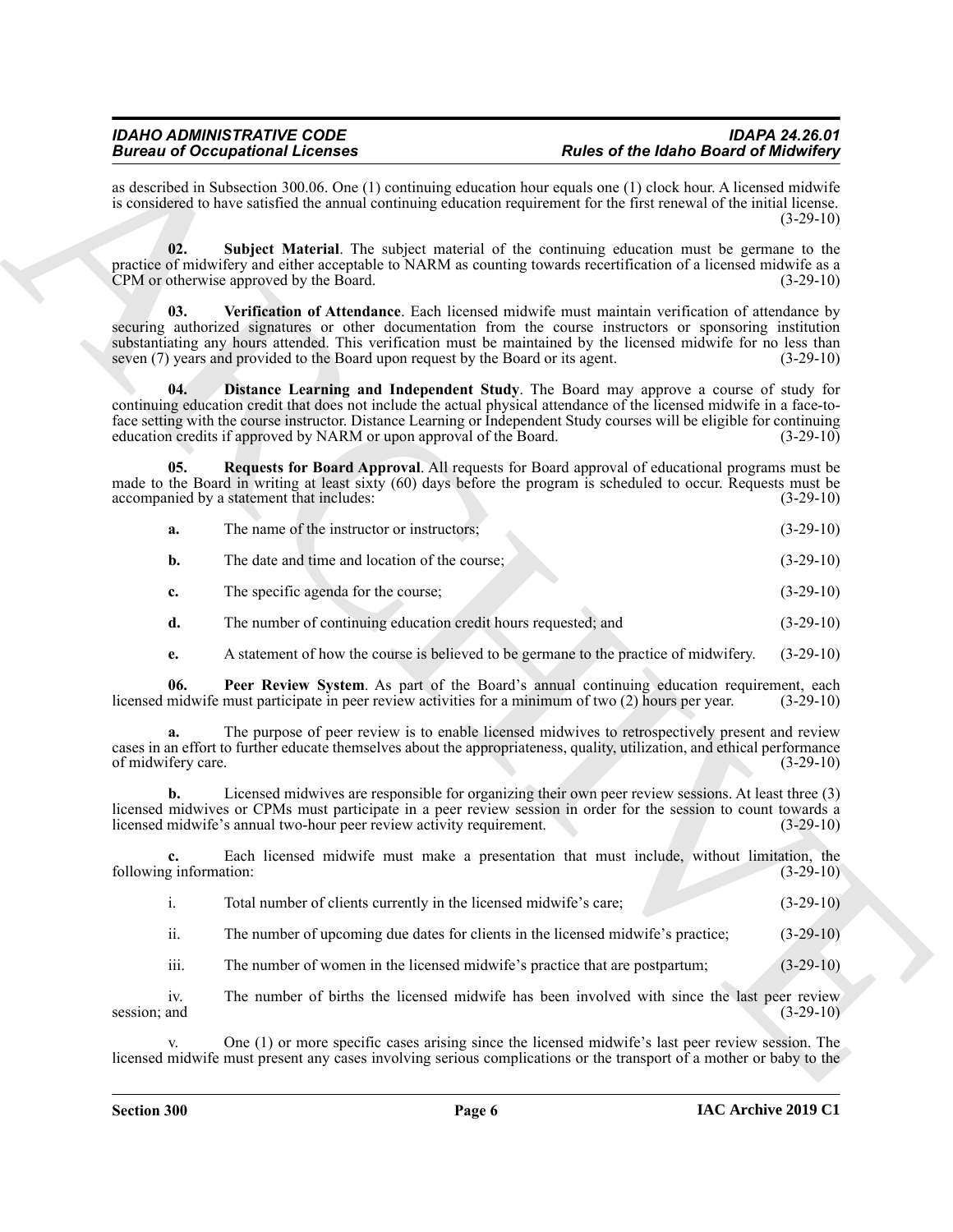$h$ ospital.  $(3-29-10)$ 

**d.** The information presented in a peer review session is confidential. The identities of the client, other health care providers, and other persons involved in a case may not be divulged during the peer review session. (3-29-10)

<span id="page-6-4"></span>**07. Carryover Hours**. A licensed midwife may carryover a maximum of five (5) hours of continuing n to meet the next vear's continuing education requirement. education to meet the next year's continuing education requirement.

<span id="page-6-5"></span>**08. Hardship Waiver**. The Board may waive a licensed midwives annual continuing education requirement for reasons of individual hardship, including health or other good cause. The licensed midwife must request the waiver and provide the Board with any information requested to assist the Board in substantiating the claimed hardship. This waiver is granted at the sole discretion of the Board. (3-29-10) claimed hardship. This waiver is granted at the sole discretion of the Board.

### <span id="page-6-0"></span>**301. -- 324. (RESERVED)**

### <span id="page-6-8"></span><span id="page-6-1"></span>**325. INFORMED CONSENT (RULE 325).**

**Electric of the leadership of the leadership of the set of the leadership of the leadership of the set of the set of the set of the set of the set of the set of the set of the set of the set of the set of the set of the 01. Informed Consent Required**. A licensed midwife must obtain and document informed consent from a client before caring for that client. The informed consent must be documented on an informed consent form, signed and dated by the client, in which the client acknowledges, at a minimum, that the following information has been provided to the client by the midwife: (3-29-10) been provided to the client by the midwife:

<span id="page-6-9"></span>

| a. | The licensed midwife's training and experience: | $(3-29-10)$ |
|----|-------------------------------------------------|-------------|
|----|-------------------------------------------------|-------------|

**b.** Instructions for obtaining a copy of the Board's rules; (3-29-10)

**c.** Instructions for obtaining a copy of the Essential Documents of the NACPM and Analysis of the 2016 Job Analysis Survey, published by NARM; (4-11-19)

**d.** Instructions for filing complaints with the Board; (3-29-10)

**e.** Notice that the licensed midwife does or does not have professional liability insurance coverage;  $(3-29-10)$ 

**f.** A written protocol for emergencies, including hospital transport that is specific to each individual client: and (3-29-10) client; and (3-29-10)

A description of the procedures, benefits and risks of out-of-hospital birth, primarily those ay arise during delivery. (3-29-10) conditions that may arise during delivery.

<span id="page-6-10"></span>**02. Record of Informed Consent**. All licensed midwives must maintain a record of all signed informed consent forms for each client for a minimum of nine (9) years after the last day of care for such client.

(3-29-10)

#### <span id="page-6-2"></span>**326. -- 349. (RESERVED)**

#### <span id="page-6-6"></span><span id="page-6-3"></span>**350. FORMULARY (RULE 350).**

**01. Midwifery Formulary**. A licensed midwife may obtain and administer, during the practice of midwifery, the following: (3-29-10) (3-29-10)

<span id="page-6-7"></span>

| a. | Oxygen;                                                    | $(3-29-10)$ |
|----|------------------------------------------------------------|-------------|
|    | Oxytocin and cytotec as postpartum antihemorrhagic agents; | $(7-1-14)$  |

**c.** Injectable local anesthetic for the repair of lacerations that are no more extensive than second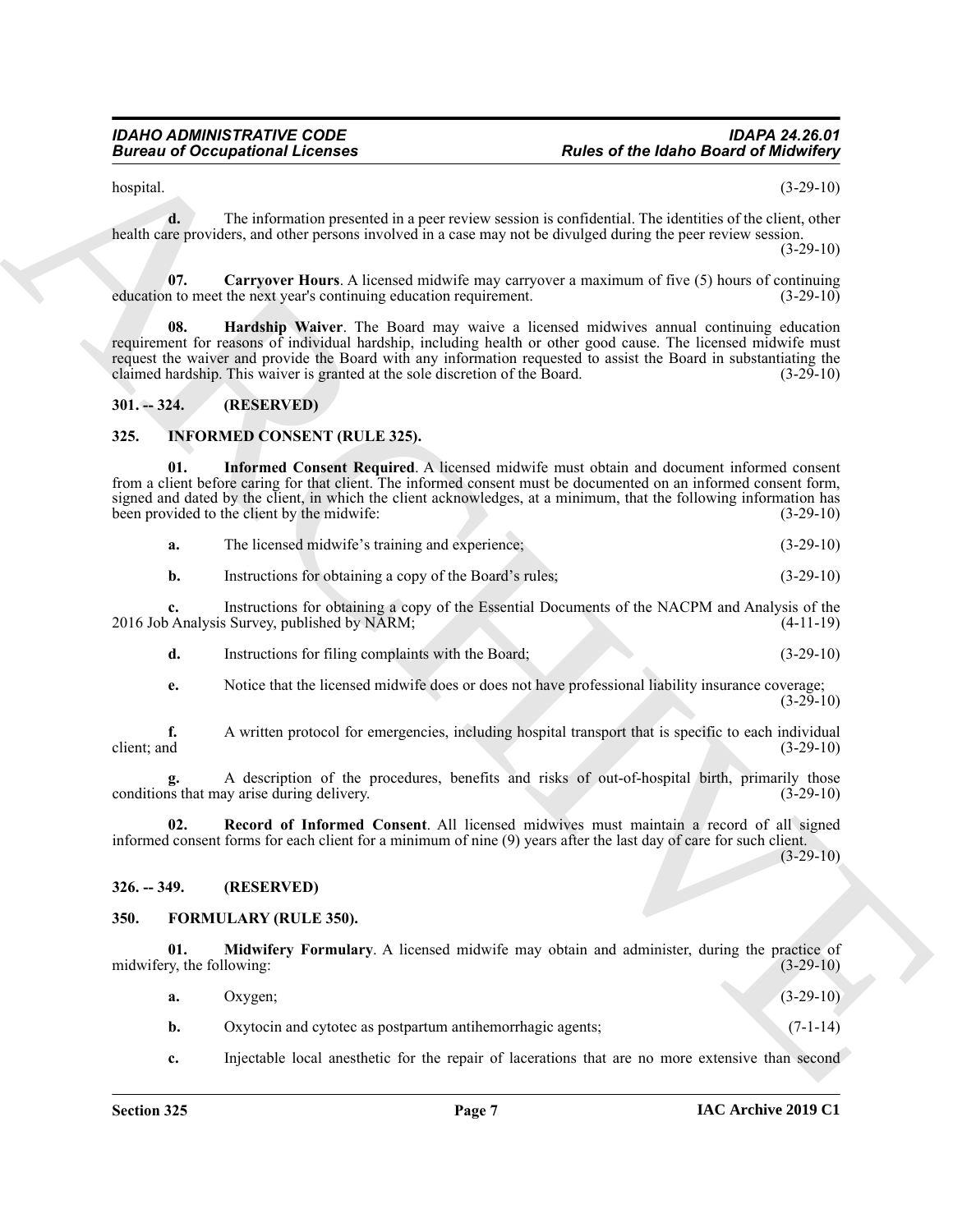#### *IDAHO ADMINISTRATIVE CODE IDAPA 24.26.01* **Rules of the Idaho Board of Midwifery**

| Prevention; | Antibiotics to the mother for group b streptococcus prophylaxis consistent with the guidelines set<br>forth in Prevention of Perinatal Group B Streptococcal Disease, published by the Centers for Disease Control and | $(7-1-14)$  |
|-------------|------------------------------------------------------------------------------------------------------------------------------------------------------------------------------------------------------------------------|-------------|
| e.          | Epinephrine to the mother administered via a metered dose auto-injector;                                                                                                                                               | $(7-1-14)$  |
| f.          | Intravenous fluids for stabilization of the woman;                                                                                                                                                                     | $(3-29-10)$ |
| g.          | Rho (d) immune globulin;                                                                                                                                                                                               | $(3-29-10)$ |
| h.          | Vitamin K1; and                                                                                                                                                                                                        | $(3-29-10)$ |

#### <span id="page-7-2"></span><span id="page-7-1"></span><span id="page-7-0"></span>**351. USE OF FORMULARY DRUGS (RULE 351).**

| degree;                       |                                                                                            |                                                                                               |                                   | $(3-29-10)$                                                                                                                                                                                                                          |  |
|-------------------------------|--------------------------------------------------------------------------------------------|-----------------------------------------------------------------------------------------------|-----------------------------------|--------------------------------------------------------------------------------------------------------------------------------------------------------------------------------------------------------------------------------------|--|
| $\mathbf{d}$ .<br>Prevention; |                                                                                            |                                                                                               |                                   | Antibiotics to the mother for group b streptococcus prophylaxis consistent with the guidelines set<br>forth in Prevention of Perinatal Group B Streptococcal Disease, published by the Centers for Disease Control and<br>$(7-1-14)$ |  |
| e.                            |                                                                                            | Epinephrine to the mother administered via a metered dose auto-injector;                      |                                   | $(7-1-14)$                                                                                                                                                                                                                           |  |
| f.                            |                                                                                            | Intravenous fluids for stabilization of the woman;                                            |                                   | $(3-29-10)$                                                                                                                                                                                                                          |  |
| g.                            | Rho (d) immune globulin;<br>$(3-29-10)$                                                    |                                                                                               |                                   |                                                                                                                                                                                                                                      |  |
| h.                            | Vitamin K1; and                                                                            |                                                                                               |                                   | $(3-29-10)$                                                                                                                                                                                                                          |  |
| i.                            | Eye prophylactics to the baby.                                                             |                                                                                               |                                   | $(3-29-10)$                                                                                                                                                                                                                          |  |
|                               |                                                                                            |                                                                                               |                                   |                                                                                                                                                                                                                                      |  |
|                               | USE OF FORMULARY DRUGS (RULE 351).                                                         | describing the indication for use, dosage, route of administration and duration of treatment: |                                   | A licensed midwife may use the drugs described in the midwifery formulary according to the following protocol                                                                                                                        |  |
| <b>Drug</b>                   | Indication                                                                                 | <b>Dose</b>                                                                                   | Route of<br>Administration        | <b>Duration of Treatment</b>                                                                                                                                                                                                         |  |
| Oxygen                        | Maternal/Fetal<br><b>Distress</b>                                                          | 10-12 L/min.<br>10 L/min.                                                                     | Bag and mask<br>Mask              | Until maternal/fetal stabilization<br>is achieved or transfer to hospital<br>is complete                                                                                                                                             |  |
|                               | Neonatal<br>Resuscitation                                                                  | 10-12 L/min.<br>10 L/min.                                                                     | Bag and mask<br>Mask              | Until stabilization is achieved or<br>transfer to a hospital is complete                                                                                                                                                             |  |
| Oxytocin (Pitocin)            | Postpartum<br>hemorrhage only                                                              | 10 Units/ml                                                                                   | Intramuscularly<br>only           | 1-2 doses<br>Transport to hospital required if<br>more than two doses are<br>administered                                                                                                                                            |  |
| Lidocaine HCI 2%              | Local anesthetic<br>for use during<br>postpartum repair<br>of lacerations or<br>episiotomy | Maximum 50 ml                                                                                 | Percutaneous<br>infiltration only | Completion of repair                                                                                                                                                                                                                 |  |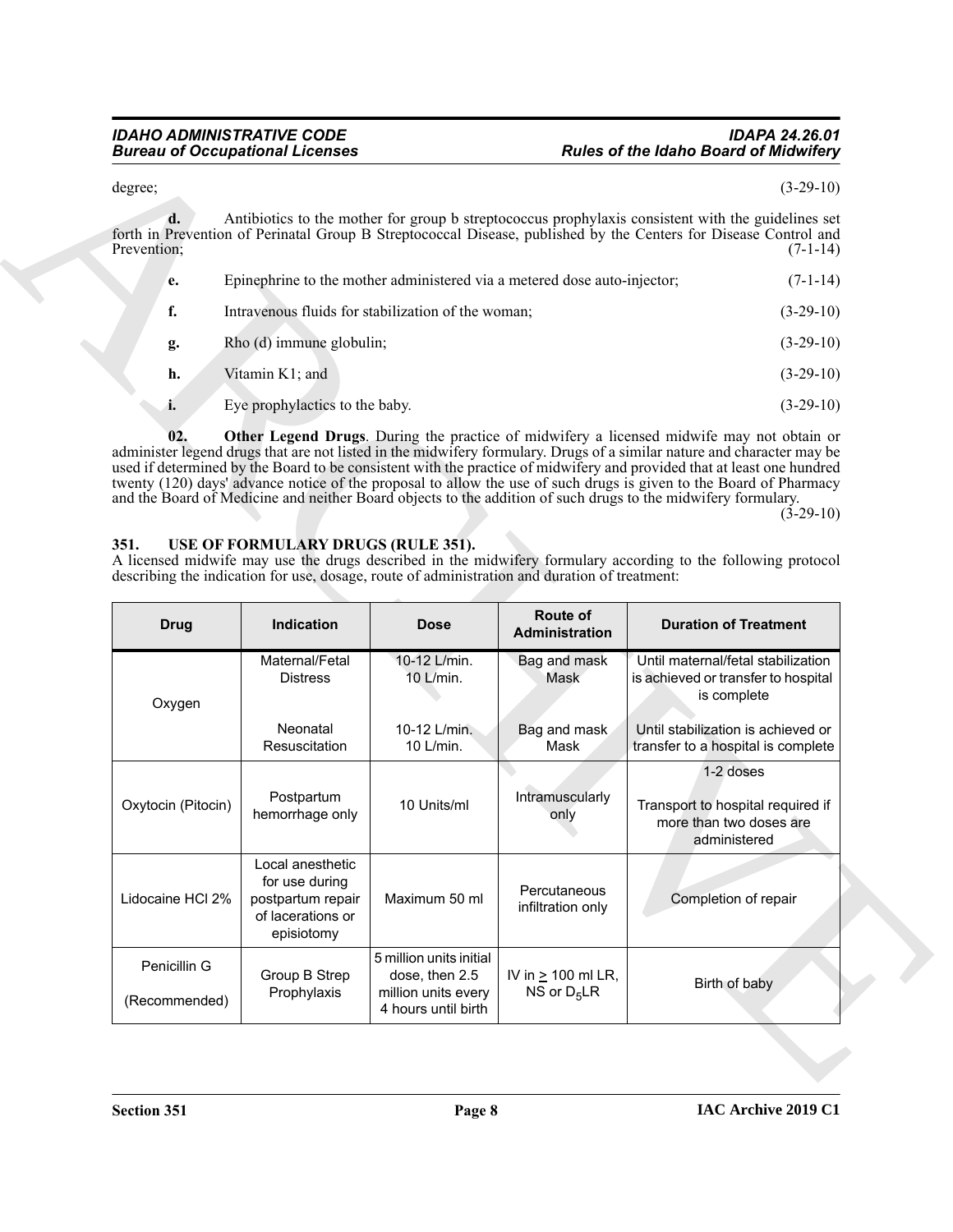### *IDAHO ADMINISTRATIVE CODE IDAPA 24.26.01 Bureau of Occupational Licenses Rules of the Idaho Board of Midwifery*

| <b>Drug</b>                                                                                                            | Indication                                                                     | <b>Dose</b>                                                                                                                         | Route of<br>Administration                                       | <b>Duration of Treatment</b>                                                                                                                 |
|------------------------------------------------------------------------------------------------------------------------|--------------------------------------------------------------------------------|-------------------------------------------------------------------------------------------------------------------------------------|------------------------------------------------------------------|----------------------------------------------------------------------------------------------------------------------------------------------|
| Ampicillin Sodium<br>(Alternative)                                                                                     | Group B Strep<br>Prophylaxis                                                   | 2 grams initial<br>dose, then 1 gram<br>every 4 hours until<br><b>birth</b>                                                         | IV in $\geq$ 100 ml NS<br>or LR                                  | Birth of baby                                                                                                                                |
| Cefazolin Sodium<br>(drug of choice for<br>penicillin allergy<br>with low risk for<br>anaphylaxis)                     | Group B Strep<br>Prophylaxis                                                   | 2 grams initial<br>dose, then 1 gram<br>every 8 hours                                                                               | IV in $\geq$ 100 ml LR,<br>NS or D <sub>5</sub> LR               | Birth of baby                                                                                                                                |
| Clindamycin<br>Phosphate<br>(drug of choice for<br>penicillin allergy<br>with high risk for<br>anaphylaxis)            | Group B Strep<br>Prophylaxis                                                   | 900 mg every 8<br>hours                                                                                                             | IV in $\geq$ 100 ml NS<br>(not $LR$ )                            | Birth of baby                                                                                                                                |
| Epinephrine HCI<br>1:1000<br>(EpiPen)                                                                                  | Treatment or<br>post-exposure<br>prevention of<br>severe allergic<br>reactions | 0.3 ml pre-metered<br>dose                                                                                                          | Subcutaneously or<br>intramuscularly                             | Every 20 minutes or until<br>emergency medical services<br>arrive<br>Administer first dose then<br>immediately request emergency<br>services |
| Lactated Ringer's<br>(LR)<br>5% Dextrose in<br>Lactated Ringer's<br>solution $(D_5LR)$<br>0.9% Sodium<br>Chloride (NS) | To achieve<br>maternal<br>stabilization<br>Reconstitution of                   | I - 2 liter bags<br>First liter run in at a<br>wide-open rate, the<br>second liter titrated<br>to client's condition<br>As directed | Intravenously with<br>$\geq$ 18 gauge<br>catheter<br>As directed | Until maternal stabilization is<br>achieved or transfer to a hospital<br>is complete<br><b>Birth of Baby</b>                                 |
| Sterile Water                                                                                                          | antibiotic powder                                                              |                                                                                                                                     |                                                                  |                                                                                                                                              |
| Cytotec<br>(Misoprostol)                                                                                               | Postpartum<br>hemorrhage only                                                  | 800 mcg                                                                                                                             | Rectally is the<br>preferred method<br>Orally is allowed         | 1-2 doses<br>Transport to hospital required if<br>more than one dose is<br>administered                                                      |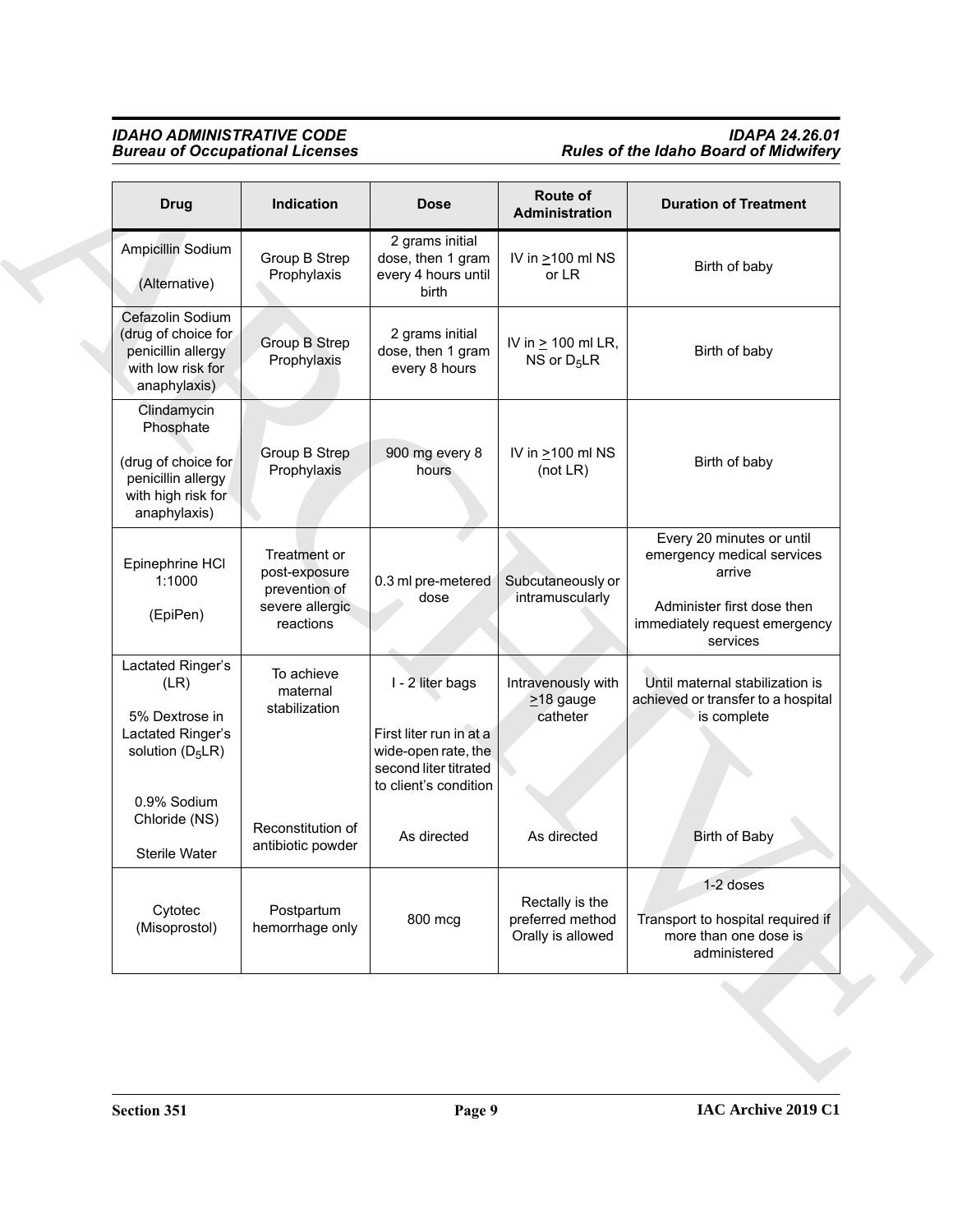#### *IDAHO ADMINISTRATIVE CODE IDAPA 24.26.01* **Rules of the Idaho Board of Midwifery**

|                                                                                                          |                                                                          |                            | Route of        |                                                                                                                                                                                                                                                                                                                                                                                                                                                                             |
|----------------------------------------------------------------------------------------------------------|--------------------------------------------------------------------------|----------------------------|-----------------|-----------------------------------------------------------------------------------------------------------------------------------------------------------------------------------------------------------------------------------------------------------------------------------------------------------------------------------------------------------------------------------------------------------------------------------------------------------------------------|
| <b>Drug</b>                                                                                              | Indication                                                               | <b>Dose</b>                | Administration  | <b>Duration of Treatment</b>                                                                                                                                                                                                                                                                                                                                                                                                                                                |
| Rho(d) Immune<br>Globulin                                                                                | Prevention of Rho<br>(d) sensitization in<br>Rho (d) negative<br>women   | 300 mcg                    | Intramuscularly | Single dose at any gestation for<br>Rho (d) negative, antibody<br>negative women within 72 hours<br>of spontaneous bleeding or<br>abdominal trauma.<br>Single dose at 26-28 weeks<br>gestation for Rho (d) negative,<br>antibody negative women                                                                                                                                                                                                                             |
|                                                                                                          |                                                                          |                            |                 | Single dose for Rho (d) negative,<br>antibody negative women within<br>72 hours of delivery of Rho (d)<br>positive infant, or infant with<br>unknown blood type                                                                                                                                                                                                                                                                                                             |
| Vitamin $K_1$                                                                                            | Prophylaxis for<br>Vitamin K<br>Deficiency<br>Bleeding                   | 1 <sub>mg</sub>            | Intramuscularly | 1 dose                                                                                                                                                                                                                                                                                                                                                                                                                                                                      |
| 0.5% Erythromycin<br>Ophthalmic<br>Ointment                                                              | Prophylaxis of<br>Neonatal<br>Ophthalmia                                 | 1 cm ribbon in<br>each eye | Topical         | 1 dose                                                                                                                                                                                                                                                                                                                                                                                                                                                                      |
|                                                                                                          |                                                                          |                            |                 |                                                                                                                                                                                                                                                                                                                                                                                                                                                                             |
|                                                                                                          | OBTAINING, STORING, AND DISPOSING OF FORMULARY DRUGS (RULE 352).         |                            |                 | $(7-1-14)$                                                                                                                                                                                                                                                                                                                                                                                                                                                                  |
|                                                                                                          |                                                                          |                            |                 | A licensed midwife must adhere to the following protocol for obtaining, storing, and disposing of formulary drugs<br>$(3-29-10)$                                                                                                                                                                                                                                                                                                                                            |
| 01.                                                                                                      |                                                                          |                            |                 | Obtaining Formulary Drugs. A licensed midwife may obtain formulary drugs as allowed by law,<br>$(3-29-10)$                                                                                                                                                                                                                                                                                                                                                                  |
| 352.<br>during the practice of midwifery.<br>including, without limitation, from:<br>a.<br>Pharmacy; and |                                                                          |                            |                 | A person or entity that is licensed as a Wholesale Distributor by the Idaho State Board of<br>$(3-29-10)$                                                                                                                                                                                                                                                                                                                                                                   |
| b.                                                                                                       | A retail pharmacy, in minimal quantities for office use.                 |                            |                 | $(3-29-10)$                                                                                                                                                                                                                                                                                                                                                                                                                                                                 |
| 02.                                                                                                      | area when the licensed midwife has finished using them for patient care. |                            |                 | Storing Formulary Drugs. A licensed midwife must store all formulary drugs in secure areas<br>suitable for preventing unauthorized access and for ensuring a proper environment for the preservation of the drugs.<br>However, licensed midwives may carry formulary drugs to the home setting while providing care within the course<br>and scope of the practice of midwifery. The licensed midwife must promptly return the formulary drugs to the secure<br>$(3-29-10)$ |
| 03.                                                                                                      | the environment. The means that may be used include, without limitation: |                            |                 | Disposing of Formulary Drugs. A licensed midwife must dispose of formulary drugs using means<br>that are reasonably calculated to guard against unauthorized access by persons and harmful excretion of the drugs into<br>$(3-29-10)$                                                                                                                                                                                                                                       |
| a.<br>Enforcement Agency;                                                                                |                                                                          |                            |                 | Transferring the drugs to a reverse distributor who is registered to destroy drugs with the U.S. Drug<br>$(3-29-10)$                                                                                                                                                                                                                                                                                                                                                        |

#### <span id="page-9-4"></span><span id="page-9-3"></span><span id="page-9-2"></span><span id="page-9-1"></span><span id="page-9-0"></span>**352. OBTAINING, STORING, AND DISPOSING OF FORMULARY DRUGS (RULE 352).**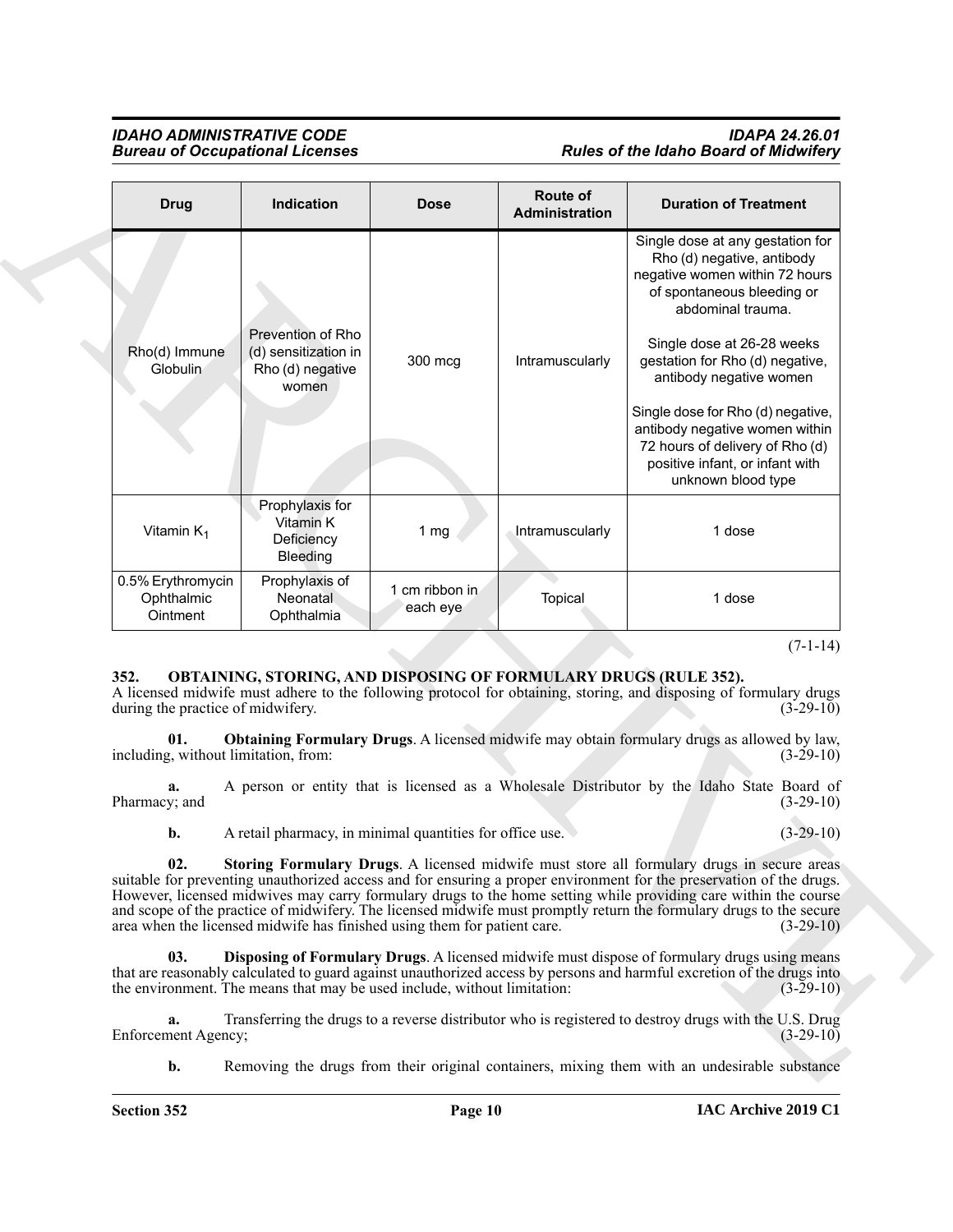such as coffee grounds or kitty litter, putting them in impermeable, non-descript containers such as empty cans or sealable bags, and throwing the containers in the trash: or sealable bags, and throwing the containers in the trash; or

**c.** Flushing the drugs down the toilet if the accompanying patient information instructs that it is safe to do so.  $(3-29-10)$ 

#### <span id="page-10-0"></span>**353. -- 354. (RESERVED)**

#### <span id="page-10-3"></span><span id="page-10-1"></span>**355. MEDICAL WASTE (RULE 355).**

<span id="page-10-4"></span>A licensed midwife must dispose of medical waste during the practice of midwifery according to the following protocol: (3-29-10) protocol:  $(3-29-10)$ 

**Brainers of Cocopyright Licenses**<br> **Brainers of Cocopyright and the function of the system interaction of the system of the brainers of the system of the system of the system of the system of the system of the system of 01. Containers for Non-Sharp, Medical Waste**. Medical waste, except for sharps, must be placed in disposable containers/bags which are impervious to moisture and strong enough to preclude ripping, tearing or bursting under normal conditions of use. The bags must be securely tied so as to prevent leakage or expulsion of solid or liquid waste during storage, handling or transport. The containment system must have a tight-fitting cover and be kept clean and in good repair. All bags used for containment of medical waste must be clearly identified by label or color, or both. (3-29-10)

<span id="page-10-5"></span>**02. Containers for Sharps**. Sharps must be placed in impervious, rigid, puncture-resistant containers immediately after use. Needles must not be bent, clipped or broken by hand. Rigid containers of discarded sharps must either be labeled or colored like the disposable bags used for other medical waste, or placed in such labeled or colored bags. (3-29-10) colored bags.

<span id="page-10-6"></span>**03. Storage Duration**. Medical waste may not be stored for more than seven (7) days, unless the storage temperature is below thirty-two (32) degrees Fahrenheit. Medical waste must never be stored for more than ninety (90) days. (3-29-10)

<span id="page-10-7"></span>**04. Waste Disposal**. Medical waste must be disposed of by persons knowledgeable in handling of medical waste. (3-29-10)

#### <span id="page-10-8"></span><span id="page-10-2"></span>**356. SCOPE AND PRACTICE STANDARDS.**

A licensed midwife must adhere to the following scope and practice standards when providing antepartum, intrapartum, postpartum, and newborn care. (3-29-10)

<span id="page-10-10"></span>**01. NACPM Scope and Practice Standards**. The Board adopts the Essential Documents of the National Association of Certified Professional Midwives as scope and practice standards for licensed midwives. All licensed midwives must adhere to these scope and practice standards during the practice of midwifery to the extent such scope and practice standards are consistent with the Board's enabling law, Chapter 55, Title 54, Idaho Code. (3-29-10)

**02. Conditions for Which a Licensed Midwife May Not Provide Care**. A licensed midwife may not provide care for a client with: (3-29-10)

<span id="page-10-9"></span>**a.** A current history of any of the following disorders, diagnoses, conditions, or symptoms: (3-29-10)

i. Placental abnormality; (3-29-10)

ii. Multiple gestation, except that midwives may provide antepartum care that is supplementary to the medical care of the physician overseeing the pregnancy, so long as it does not interfere with the physician's recommended schedule of care; (7-1-14)

iii. Noncephalic presentation at the onset of labor or rupture of membranes, whichever occurs first; (3-29-10)

iv. Birth under thirty-seven and zero-sevenths (37 0/7) weeks and beyond forty-two and zero-sevenths  $(42\,0/7)$  weeks'-gestational age; or  $(7-1-14)$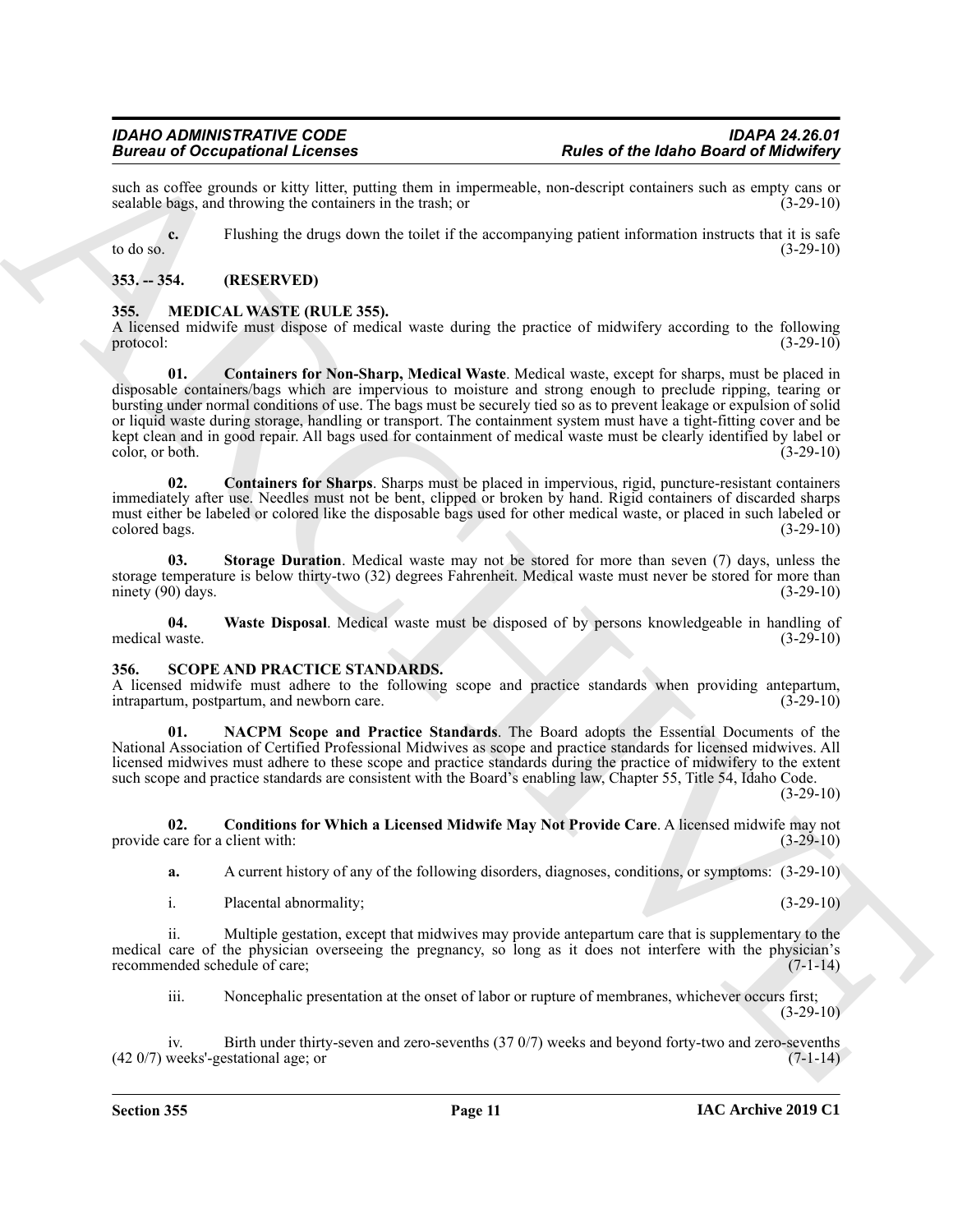<span id="page-11-0"></span>

| $V_{\star}$    | A body mass index of forty (40.0) or higher at the time of conception;                                                                                                                                                | $(3-29-10)$ |
|----------------|-----------------------------------------------------------------------------------------------------------------------------------------------------------------------------------------------------------------------|-------------|
| $\mathbf{b}$ . | A past history of any of the following disorders, diagnoses, conditions, or symptoms:                                                                                                                                 | $(3-29-10)$ |
|                | More than one $(1)$ cesarean section, a cesarean section within eighteen $(18)$ months of the estimated<br>due date or any cesarean section that was surgically closed with a classical or vertical uterine incision; | $(7-1-14)$  |
| ii.            | Platelet sensitization, hematological or coagulation disorders;                                                                                                                                                       | $(7-1-14)$  |
| iii.           | Prior chemotherapy or radiation treatment for a malignancy;                                                                                                                                                           | $(3-29-10)$ |
| iv.            | Previous pre-eclampsia resulting in premature delivery;                                                                                                                                                               | $(3-29-10)$ |
| V.             | Cervical insufficiency;                                                                                                                                                                                               | $(7-1-14)$  |
| vi.            | HIV positive status; or                                                                                                                                                                                               | $(7-1-14)$  |
| vii.           | Opiate use that places the infant at risk of neonatal abstinence syndrome.                                                                                                                                            | $(7-1-14)$  |

|                               | <b>Bureau of Occupational Licenses</b><br><b>Rules of the Idaho Board of Midwifery</b>                                                                                                                                                                                                                                                                                                                                                                                                                                                               |                                                                                                                                                                   |
|-------------------------------|------------------------------------------------------------------------------------------------------------------------------------------------------------------------------------------------------------------------------------------------------------------------------------------------------------------------------------------------------------------------------------------------------------------------------------------------------------------------------------------------------------------------------------------------------|-------------------------------------------------------------------------------------------------------------------------------------------------------------------|
| V.                            | A body mass index of forty (40.0) or higher at the time of conception;                                                                                                                                                                                                                                                                                                                                                                                                                                                                               | $(3-29-10)$                                                                                                                                                       |
| b.                            | A past history of any of the following disorders, diagnoses, conditions, or symptoms:                                                                                                                                                                                                                                                                                                                                                                                                                                                                | $(3-29-10)$                                                                                                                                                       |
|                               | More than one $(1)$ cesarean section, a cesarean section within eighteen $(18)$ months of the estimated<br>due date or any cesarean section that was surgically closed with a classical or vertical uterine incision;                                                                                                                                                                                                                                                                                                                                | $(7-1-14)$                                                                                                                                                        |
| ii.                           | Platelet sensitization, hematological or coagulation disorders;                                                                                                                                                                                                                                                                                                                                                                                                                                                                                      | $(7-1-14)$                                                                                                                                                        |
| iii.                          | Prior chemotherapy or radiation treatment for a malignancy;                                                                                                                                                                                                                                                                                                                                                                                                                                                                                          | $(3-29-10)$                                                                                                                                                       |
| iv.                           | Previous pre-eclampsia resulting in premature delivery;                                                                                                                                                                                                                                                                                                                                                                                                                                                                                              | $(3-29-10)$                                                                                                                                                       |
| V.                            | Cervical insufficiency;                                                                                                                                                                                                                                                                                                                                                                                                                                                                                                                              | $(7-1-14)$                                                                                                                                                        |
| vi.                           | HIV positive status; or                                                                                                                                                                                                                                                                                                                                                                                                                                                                                                                              | $(7-1-14)$                                                                                                                                                        |
| vii.                          | Opiate use that places the infant at risk of neonatal abstinence syndrome.                                                                                                                                                                                                                                                                                                                                                                                                                                                                           | $(7-1-14)$                                                                                                                                                        |
|                               | symptoms are being treated, monitored or managed by a licensed health care provider. Before providing care to such<br>a client, the licensed midwife must notify the client in writing that the client must obtain the described physician care<br>as a condition to the client's eligibility to obtain maternity care from the licensed midwife. The licensed midwife<br>must, additionally, obtain the client's signed acknowledgement that the client has received the written notice. The<br>disorders, diagnoses, conditions, and symptoms are: | $(7-1-14)$                                                                                                                                                        |
|                               |                                                                                                                                                                                                                                                                                                                                                                                                                                                                                                                                                      |                                                                                                                                                                   |
| a.                            | Diabetes;                                                                                                                                                                                                                                                                                                                                                                                                                                                                                                                                            |                                                                                                                                                                   |
| b.                            | Thyroid disease;                                                                                                                                                                                                                                                                                                                                                                                                                                                                                                                                     |                                                                                                                                                                   |
| c.                            | Epilepsy;                                                                                                                                                                                                                                                                                                                                                                                                                                                                                                                                            |                                                                                                                                                                   |
| d.                            | Hypertension;                                                                                                                                                                                                                                                                                                                                                                                                                                                                                                                                        |                                                                                                                                                                   |
| e.                            | Cardiac disease;                                                                                                                                                                                                                                                                                                                                                                                                                                                                                                                                     |                                                                                                                                                                   |
| f.                            | Pulmonary disease;                                                                                                                                                                                                                                                                                                                                                                                                                                                                                                                                   |                                                                                                                                                                   |
| g.                            | Renal disease;                                                                                                                                                                                                                                                                                                                                                                                                                                                                                                                                       |                                                                                                                                                                   |
| h.                            | Gastrointestinal disorders;                                                                                                                                                                                                                                                                                                                                                                                                                                                                                                                          |                                                                                                                                                                   |
| i.<br>gastrointestinal tract; | Previous major surgery of the pulmonary system, cardiovascular system, urinary tract or                                                                                                                                                                                                                                                                                                                                                                                                                                                              |                                                                                                                                                                   |
| j.                            | Current abnormal cervical cytology;                                                                                                                                                                                                                                                                                                                                                                                                                                                                                                                  |                                                                                                                                                                   |
| k.                            | Sleep apnea;                                                                                                                                                                                                                                                                                                                                                                                                                                                                                                                                         | $(3-29-10)$<br>$(3-29-10)$<br>$(3-29-10)$<br>$(3-29-10)$<br>$(3-29-10)$<br>$(3-29-10)$<br>$(3-29-10)$<br>$(3-29-10)$<br>$(3-29-10)$<br>$(3-29-10)$<br>$(3-29-10)$ |
| 1.                            | Previous bariatric surgery;                                                                                                                                                                                                                                                                                                                                                                                                                                                                                                                          | $(3-29-10)$                                                                                                                                                       |
| m.                            | Hepatitis;                                                                                                                                                                                                                                                                                                                                                                                                                                                                                                                                           | $(7-1-14)$                                                                                                                                                        |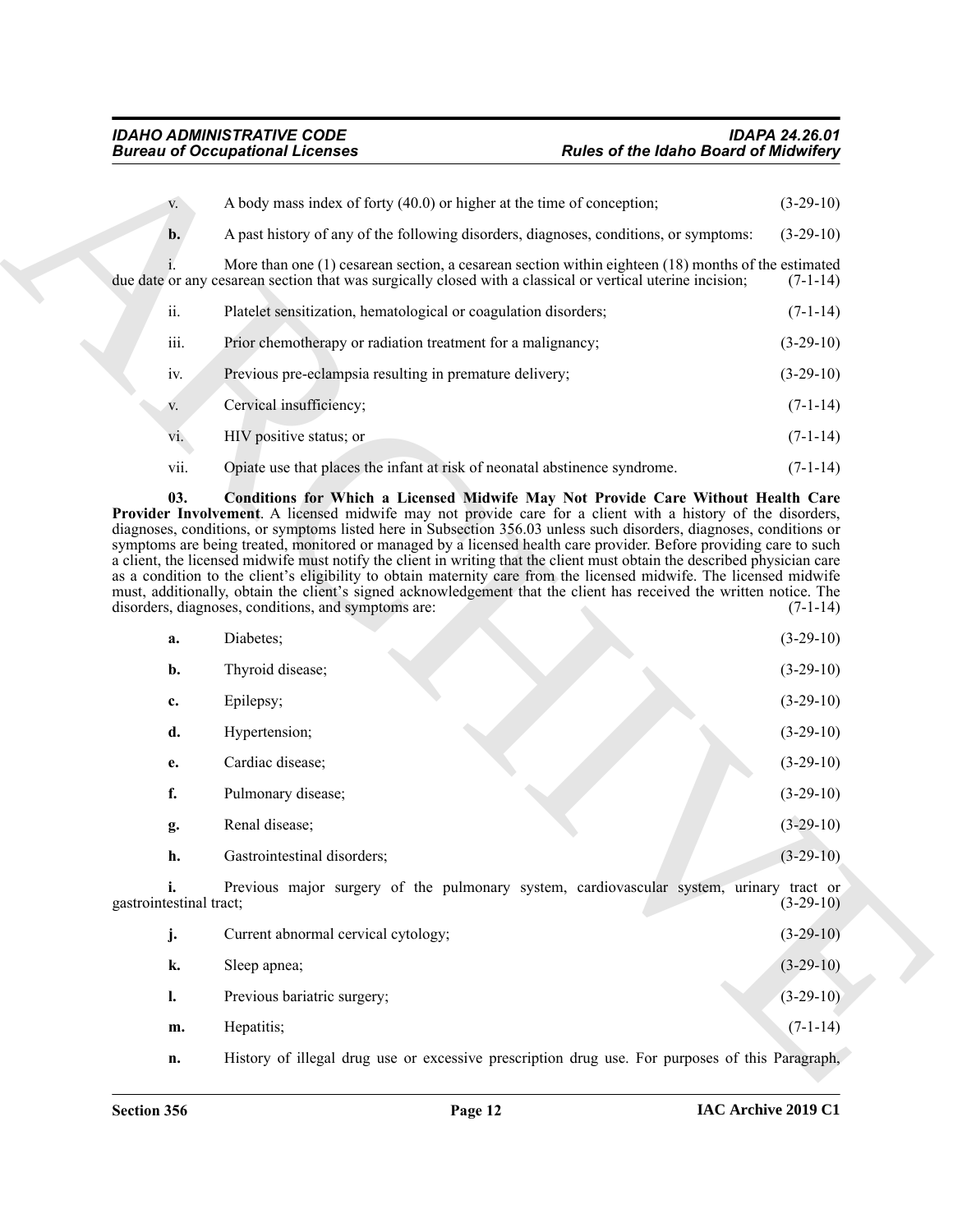<span id="page-12-1"></span><span id="page-12-0"></span>

| "history" means a "current history," and "illegal drug use" means "illegal drug abuse or addiction"; or<br>$\mathbf{0}$<br>by a midwife.<br>04.<br>providing care for a client with a history of any of the disorders, diagnoses, conditions or symptoms listed in this<br>Subsection 356.04, a licensed midwife must provide written notice to the client that the client is advised to see a<br>physician licensed under Chapter 18, Title 54, Idaho Code, or under an equivalent provision of the law of a state<br>bordering Idaho, during the client's pregnancy. Additionally, the licensed midwife must obtain the client's signed<br>acknowledgement that the client has received the written notice. The disorders, diagnoses, conditions, and symptoms<br>are:<br>Previous complicated pregnancy;<br>a.<br>Previous cesarean section;<br>$\mathbf{b}$ .<br>Previous pregnancy loss in second or third trimester;<br>c.<br>d.<br>Previous spontaneous premature labor;<br>Previous pre-term rupture of membranes;<br>e.<br>f.<br>Previous pre-eclampsia;<br>Previous hypertensive disease of pregnancy;<br>g.<br>h.<br>Parvo;<br>i.<br>Toxo;<br>j.<br>CMV;<br>k.<br>HSV;<br>Previous maternal/newborn group b streptococcus infection;<br>1.<br>m.<br>Underlying family genetic disorders with potential for transmission; or<br>n.<br>Psychosocial situations that may complicate pregnancy.<br>0.<br>05.<br>Conditions for which a Licensed Midwife must Facilitate Hospital Transfer.<br>a.<br>emergency care if the client has any of the following disorders, diagnoses, conditions or symptoms:<br>i.<br>factors;<br>ii.<br>or without abdominal pain), evidence of placental abruption, meconium with non-reassuring fetal heart tone patterns<br>where birth is not imminent, or abnormal fetal heart tones with non-reassuring patterns where birth is not imminent; | Rh or other blood group disorders and a physician determines the pregnancy can safely be attended<br><b>Conditions for Which a Licensed Midwife Must Recommend Physician Involvement.</b> Before<br>A body mass index of at least thirty-five (35.0) but less than forty (40.0) at the time of conception;<br>Conditions. A licensed midwife must facilitate the immediate transfer of a client to a hospital for<br>Maternal fever in labor of more than 100.4 degrees Fahrenheit, in the absence of environmental<br>Suggestion of fetal jeopardy, such as frank bleeding before delivery, any abnormal bleeding (with | <b>Bureau of Occupational Licenses</b> | <b>Rules of the Idaho Board of Midwifery</b> |             |
|----------------------------------------------------------------------------------------------------------------------------------------------------------------------------------------------------------------------------------------------------------------------------------------------------------------------------------------------------------------------------------------------------------------------------------------------------------------------------------------------------------------------------------------------------------------------------------------------------------------------------------------------------------------------------------------------------------------------------------------------------------------------------------------------------------------------------------------------------------------------------------------------------------------------------------------------------------------------------------------------------------------------------------------------------------------------------------------------------------------------------------------------------------------------------------------------------------------------------------------------------------------------------------------------------------------------------------------------------------------------------------------------------------------------------------------------------------------------------------------------------------------------------------------------------------------------------------------------------------------------------------------------------------------------------------------------------------------------------------------------------------------------------------------------------------------------------------------------------------------------------------------|--------------------------------------------------------------------------------------------------------------------------------------------------------------------------------------------------------------------------------------------------------------------------------------------------------------------------------------------------------------------------------------------------------------------------------------------------------------------------------------------------------------------------------------------------------------------------------------------------------------------------|----------------------------------------|----------------------------------------------|-------------|
|                                                                                                                                                                                                                                                                                                                                                                                                                                                                                                                                                                                                                                                                                                                                                                                                                                                                                                                                                                                                                                                                                                                                                                                                                                                                                                                                                                                                                                                                                                                                                                                                                                                                                                                                                                                                                                                                                        |                                                                                                                                                                                                                                                                                                                                                                                                                                                                                                                                                                                                                          |                                        |                                              | $(7-1-14)$  |
|                                                                                                                                                                                                                                                                                                                                                                                                                                                                                                                                                                                                                                                                                                                                                                                                                                                                                                                                                                                                                                                                                                                                                                                                                                                                                                                                                                                                                                                                                                                                                                                                                                                                                                                                                                                                                                                                                        |                                                                                                                                                                                                                                                                                                                                                                                                                                                                                                                                                                                                                          |                                        |                                              | $(7-1-14)$  |
|                                                                                                                                                                                                                                                                                                                                                                                                                                                                                                                                                                                                                                                                                                                                                                                                                                                                                                                                                                                                                                                                                                                                                                                                                                                                                                                                                                                                                                                                                                                                                                                                                                                                                                                                                                                                                                                                                        |                                                                                                                                                                                                                                                                                                                                                                                                                                                                                                                                                                                                                          |                                        |                                              | $(7-1-14)$  |
|                                                                                                                                                                                                                                                                                                                                                                                                                                                                                                                                                                                                                                                                                                                                                                                                                                                                                                                                                                                                                                                                                                                                                                                                                                                                                                                                                                                                                                                                                                                                                                                                                                                                                                                                                                                                                                                                                        |                                                                                                                                                                                                                                                                                                                                                                                                                                                                                                                                                                                                                          |                                        |                                              | $(3-29-10)$ |
|                                                                                                                                                                                                                                                                                                                                                                                                                                                                                                                                                                                                                                                                                                                                                                                                                                                                                                                                                                                                                                                                                                                                                                                                                                                                                                                                                                                                                                                                                                                                                                                                                                                                                                                                                                                                                                                                                        |                                                                                                                                                                                                                                                                                                                                                                                                                                                                                                                                                                                                                          |                                        |                                              | $(3-29-10)$ |
|                                                                                                                                                                                                                                                                                                                                                                                                                                                                                                                                                                                                                                                                                                                                                                                                                                                                                                                                                                                                                                                                                                                                                                                                                                                                                                                                                                                                                                                                                                                                                                                                                                                                                                                                                                                                                                                                                        |                                                                                                                                                                                                                                                                                                                                                                                                                                                                                                                                                                                                                          |                                        |                                              | $(3-29-10)$ |
|                                                                                                                                                                                                                                                                                                                                                                                                                                                                                                                                                                                                                                                                                                                                                                                                                                                                                                                                                                                                                                                                                                                                                                                                                                                                                                                                                                                                                                                                                                                                                                                                                                                                                                                                                                                                                                                                                        |                                                                                                                                                                                                                                                                                                                                                                                                                                                                                                                                                                                                                          |                                        |                                              | $(3-29-10)$ |
|                                                                                                                                                                                                                                                                                                                                                                                                                                                                                                                                                                                                                                                                                                                                                                                                                                                                                                                                                                                                                                                                                                                                                                                                                                                                                                                                                                                                                                                                                                                                                                                                                                                                                                                                                                                                                                                                                        |                                                                                                                                                                                                                                                                                                                                                                                                                                                                                                                                                                                                                          |                                        |                                              | $(3-29-10)$ |
|                                                                                                                                                                                                                                                                                                                                                                                                                                                                                                                                                                                                                                                                                                                                                                                                                                                                                                                                                                                                                                                                                                                                                                                                                                                                                                                                                                                                                                                                                                                                                                                                                                                                                                                                                                                                                                                                                        |                                                                                                                                                                                                                                                                                                                                                                                                                                                                                                                                                                                                                          |                                        |                                              | $(3-29-10)$ |
|                                                                                                                                                                                                                                                                                                                                                                                                                                                                                                                                                                                                                                                                                                                                                                                                                                                                                                                                                                                                                                                                                                                                                                                                                                                                                                                                                                                                                                                                                                                                                                                                                                                                                                                                                                                                                                                                                        |                                                                                                                                                                                                                                                                                                                                                                                                                                                                                                                                                                                                                          |                                        |                                              | $(3-29-10)$ |
|                                                                                                                                                                                                                                                                                                                                                                                                                                                                                                                                                                                                                                                                                                                                                                                                                                                                                                                                                                                                                                                                                                                                                                                                                                                                                                                                                                                                                                                                                                                                                                                                                                                                                                                                                                                                                                                                                        |                                                                                                                                                                                                                                                                                                                                                                                                                                                                                                                                                                                                                          |                                        |                                              | $(3-29-10)$ |
|                                                                                                                                                                                                                                                                                                                                                                                                                                                                                                                                                                                                                                                                                                                                                                                                                                                                                                                                                                                                                                                                                                                                                                                                                                                                                                                                                                                                                                                                                                                                                                                                                                                                                                                                                                                                                                                                                        |                                                                                                                                                                                                                                                                                                                                                                                                                                                                                                                                                                                                                          |                                        |                                              | $(3-29-10)$ |
|                                                                                                                                                                                                                                                                                                                                                                                                                                                                                                                                                                                                                                                                                                                                                                                                                                                                                                                                                                                                                                                                                                                                                                                                                                                                                                                                                                                                                                                                                                                                                                                                                                                                                                                                                                                                                                                                                        |                                                                                                                                                                                                                                                                                                                                                                                                                                                                                                                                                                                                                          |                                        |                                              | $(3-29-10)$ |
|                                                                                                                                                                                                                                                                                                                                                                                                                                                                                                                                                                                                                                                                                                                                                                                                                                                                                                                                                                                                                                                                                                                                                                                                                                                                                                                                                                                                                                                                                                                                                                                                                                                                                                                                                                                                                                                                                        |                                                                                                                                                                                                                                                                                                                                                                                                                                                                                                                                                                                                                          |                                        |                                              | $(3-29-10)$ |
|                                                                                                                                                                                                                                                                                                                                                                                                                                                                                                                                                                                                                                                                                                                                                                                                                                                                                                                                                                                                                                                                                                                                                                                                                                                                                                                                                                                                                                                                                                                                                                                                                                                                                                                                                                                                                                                                                        |                                                                                                                                                                                                                                                                                                                                                                                                                                                                                                                                                                                                                          |                                        |                                              | $(3-29-10)$ |
|                                                                                                                                                                                                                                                                                                                                                                                                                                                                                                                                                                                                                                                                                                                                                                                                                                                                                                                                                                                                                                                                                                                                                                                                                                                                                                                                                                                                                                                                                                                                                                                                                                                                                                                                                                                                                                                                                        |                                                                                                                                                                                                                                                                                                                                                                                                                                                                                                                                                                                                                          |                                        |                                              | $(3-29-10)$ |
|                                                                                                                                                                                                                                                                                                                                                                                                                                                                                                                                                                                                                                                                                                                                                                                                                                                                                                                                                                                                                                                                                                                                                                                                                                                                                                                                                                                                                                                                                                                                                                                                                                                                                                                                                                                                                                                                                        |                                                                                                                                                                                                                                                                                                                                                                                                                                                                                                                                                                                                                          |                                        |                                              | $(3-29-10)$ |
|                                                                                                                                                                                                                                                                                                                                                                                                                                                                                                                                                                                                                                                                                                                                                                                                                                                                                                                                                                                                                                                                                                                                                                                                                                                                                                                                                                                                                                                                                                                                                                                                                                                                                                                                                                                                                                                                                        |                                                                                                                                                                                                                                                                                                                                                                                                                                                                                                                                                                                                                          |                                        |                                              | $(3-29-10)$ |
|                                                                                                                                                                                                                                                                                                                                                                                                                                                                                                                                                                                                                                                                                                                                                                                                                                                                                                                                                                                                                                                                                                                                                                                                                                                                                                                                                                                                                                                                                                                                                                                                                                                                                                                                                                                                                                                                                        |                                                                                                                                                                                                                                                                                                                                                                                                                                                                                                                                                                                                                          |                                        |                                              | $(3-29-10)$ |
|                                                                                                                                                                                                                                                                                                                                                                                                                                                                                                                                                                                                                                                                                                                                                                                                                                                                                                                                                                                                                                                                                                                                                                                                                                                                                                                                                                                                                                                                                                                                                                                                                                                                                                                                                                                                                                                                                        |                                                                                                                                                                                                                                                                                                                                                                                                                                                                                                                                                                                                                          |                                        |                                              | $(3-29-10)$ |
|                                                                                                                                                                                                                                                                                                                                                                                                                                                                                                                                                                                                                                                                                                                                                                                                                                                                                                                                                                                                                                                                                                                                                                                                                                                                                                                                                                                                                                                                                                                                                                                                                                                                                                                                                                                                                                                                                        |                                                                                                                                                                                                                                                                                                                                                                                                                                                                                                                                                                                                                          |                                        |                                              | $(7-1-14)$  |
|                                                                                                                                                                                                                                                                                                                                                                                                                                                                                                                                                                                                                                                                                                                                                                                                                                                                                                                                                                                                                                                                                                                                                                                                                                                                                                                                                                                                                                                                                                                                                                                                                                                                                                                                                                                                                                                                                        |                                                                                                                                                                                                                                                                                                                                                                                                                                                                                                                                                                                                                          |                                        |                                              | $(3-29-10)$ |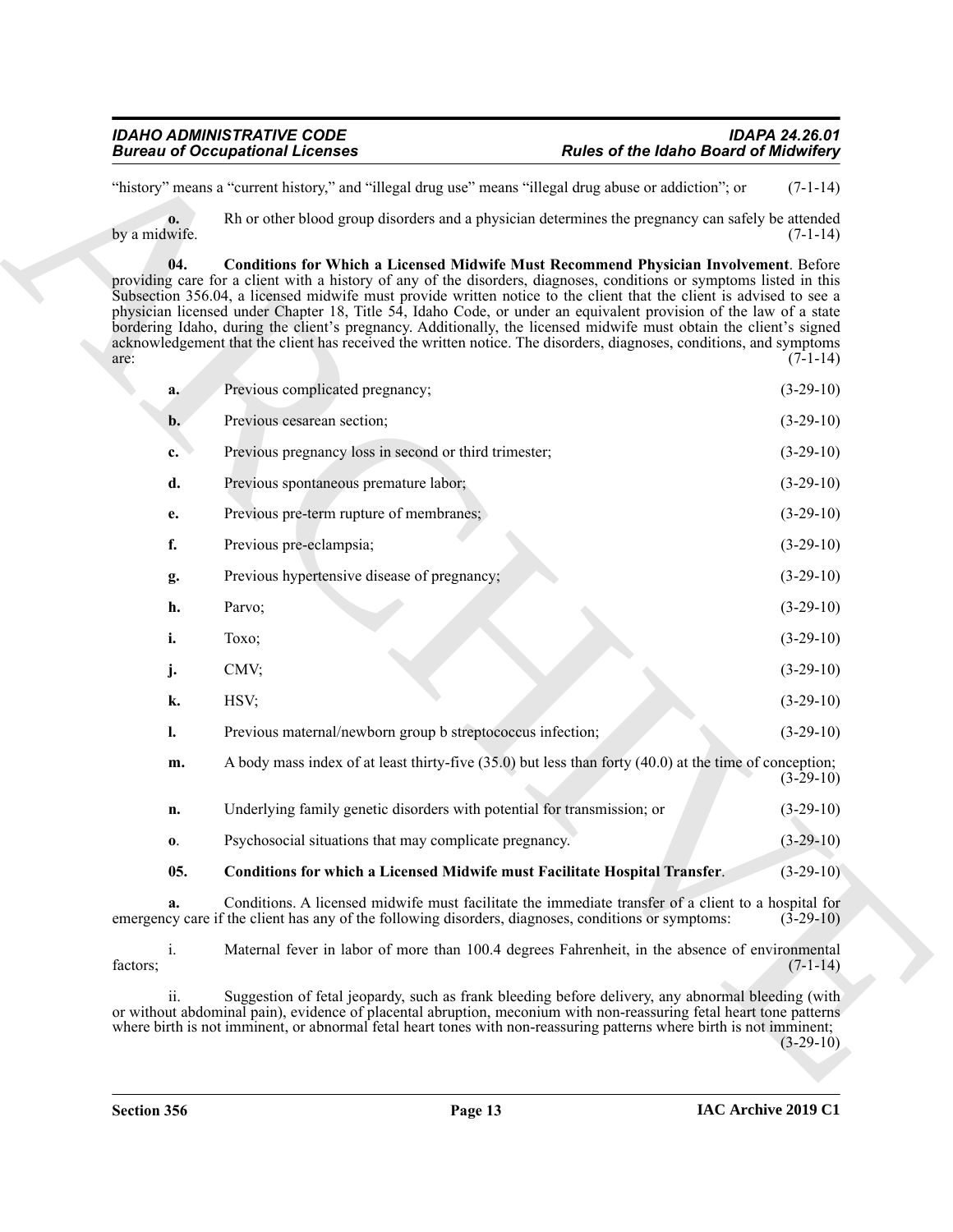|                          | <b>Bureau of Occupational Licenses</b>                                                                                                                                                                                                                                                                                                                                                                                                                                                                                                                                                                                                        | <b>Rules of the Idaho Board of Midwifery</b> |
|--------------------------|-----------------------------------------------------------------------------------------------------------------------------------------------------------------------------------------------------------------------------------------------------------------------------------------------------------------------------------------------------------------------------------------------------------------------------------------------------------------------------------------------------------------------------------------------------------------------------------------------------------------------------------------------|----------------------------------------------|
| iii.                     | Noncephalic presentation at the onset of labor or rupture of membranes, whichever occurs first,<br>unless imminent delivery is safer than transfer;                                                                                                                                                                                                                                                                                                                                                                                                                                                                                           | $(7-1-14)$                                   |
| iv.<br>cesarean section; | Second stage labor after two (2) hours of initiation of pushing when the mother has had a previous                                                                                                                                                                                                                                                                                                                                                                                                                                                                                                                                            | $(3-29-10)$                                  |
| V.                       | Current spontaneous premature labor;                                                                                                                                                                                                                                                                                                                                                                                                                                                                                                                                                                                                          | $(3-29-10)$                                  |
| vi.                      | Current pre-term premature rupture of membranes;                                                                                                                                                                                                                                                                                                                                                                                                                                                                                                                                                                                              | $(3-29-10)$                                  |
| vii.                     | Current pre-eclampsia;                                                                                                                                                                                                                                                                                                                                                                                                                                                                                                                                                                                                                        | $(3-29-10)$                                  |
| viii.                    | Current hypertensive disease of pregnancy;                                                                                                                                                                                                                                                                                                                                                                                                                                                                                                                                                                                                    | $(3-29-10)$                                  |
| 1X.                      | Continuous uncontrolled bleeding;                                                                                                                                                                                                                                                                                                                                                                                                                                                                                                                                                                                                             | $(3-29-10)$                                  |
| antihemorrhagic agent;   | Bleeding that necessitates the administration of more than two (2) doses of oxytocin or other                                                                                                                                                                                                                                                                                                                                                                                                                                                                                                                                                 | $(3-29-10)$                                  |
| xi.                      | Delivery injuries to the bladder or bowel;                                                                                                                                                                                                                                                                                                                                                                                                                                                                                                                                                                                                    | $(3-29-10)$                                  |
| xii.                     | Grand mal seizure;                                                                                                                                                                                                                                                                                                                                                                                                                                                                                                                                                                                                                            | $(3-29-10)$                                  |
| xiii.                    | Uncontrolled vomiting;                                                                                                                                                                                                                                                                                                                                                                                                                                                                                                                                                                                                                        | $(3-29-10)$                                  |
| XIV.                     | Coughing or vomiting of blood;                                                                                                                                                                                                                                                                                                                                                                                                                                                                                                                                                                                                                | $(3-29-10)$                                  |
| XV.                      | Severe chest pain; or                                                                                                                                                                                                                                                                                                                                                                                                                                                                                                                                                                                                                         | $(3-29-10)$                                  |
| XVI.                     | Sudden onset of shortness of breath and associated labored breathing.                                                                                                                                                                                                                                                                                                                                                                                                                                                                                                                                                                         | $(3-29-10)$                                  |
| b.<br>must include:      | Plan for Emergency Transfer and Transport. When facilitating a transfer under Subsection 356.05,<br>the licensed midwife must notify the hospital when the transfer is initiated, accompany the client to the hospital, if<br>feasible, or communicate by telephone with the hospital if the licensed midwife is unable to be present personally.<br>The licensed midwife must also ensure that the transfer of care is accompanied by the client's medical record, which                                                                                                                                                                     | $(3-29-10)$                                  |
| i.                       | The client's name, address, and next of kin contact information;                                                                                                                                                                                                                                                                                                                                                                                                                                                                                                                                                                              | $(3-29-10)$                                  |
| ii.                      | A list of diagnosed medical conditions;                                                                                                                                                                                                                                                                                                                                                                                                                                                                                                                                                                                                       | $(3-29-10)$                                  |
| iii.                     | A list of prescription or over the counter medications regularly taken;                                                                                                                                                                                                                                                                                                                                                                                                                                                                                                                                                                       | $(3-29-10)$                                  |
| iv.                      | A history of previous allergic reactions to medications; and                                                                                                                                                                                                                                                                                                                                                                                                                                                                                                                                                                                  | $(3-29-10)$                                  |
| V.                       | If feasible, the licensed midwife's assessment of the client's current medical condition and<br>description of the care provided by the licensed midwife before transfer.                                                                                                                                                                                                                                                                                                                                                                                                                                                                     | $(3-29-10)$                                  |
| c.                       | Transfer or Termination of Care. A midwife who deems it necessary to transfer or terminate care<br>pursuant to the laws and rules of the Board or for any other reason shall transfer or terminate care and shall not be<br>regarded as having abandoned care or wrongfully terminated services. Before nonemergent discontinuing of services,<br>the midwife shall notify the client in writing, provide the client with names of licensed physicians and contact<br>information for the nearest hospital emergency room and offer to provide copies of medical records regardless of<br>whether copying costs have been paid by the client. | $(7-1-14)$                                   |
|                          |                                                                                                                                                                                                                                                                                                                                                                                                                                                                                                                                                                                                                                               |                                              |

| xi.   | Delivery injuries to the bladder or bowel;                            | $(3-29-10)$ |
|-------|-----------------------------------------------------------------------|-------------|
| xii.  | Grand mal seizure;                                                    | $(3-29-10)$ |
| xiii. | Uncontrolled vomiting;                                                | $(3-29-10)$ |
| xiv.  | Coughing or vomiting of blood;                                        | $(3-29-10)$ |
| XV.   | Severe chest pain; or                                                 | $(3-29-10)$ |
| xvi.  | Sudden onset of shortness of breath and associated labored breathing. | $(3-29-10)$ |

|      | The client's name, address, and next of kin contact information;        | $(3-29-10)$ |
|------|-------------------------------------------------------------------------|-------------|
| ii.  | A list of diagnosed medical conditions;                                 | $(3-29-10)$ |
| iii. | A list of prescription or over the counter medications regularly taken; | $(3-29-10)$ |
| 1V.  | A history of previous allergic reactions to medications; and            | $(3-29-10)$ |

<span id="page-13-0"></span>**Section 356 Page 14**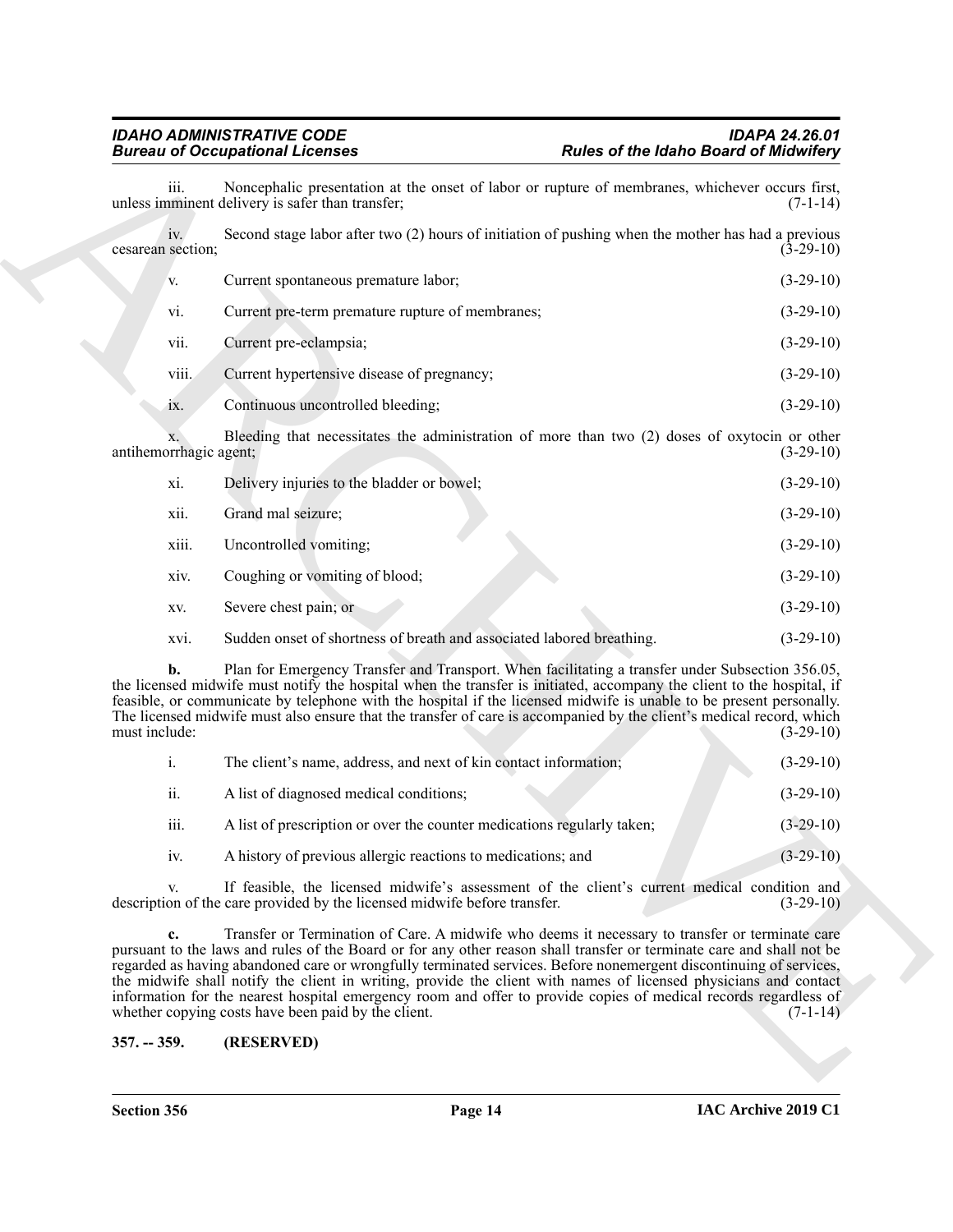#### <span id="page-14-3"></span><span id="page-14-1"></span><span id="page-14-0"></span>**360. NEWBORN TRANSFER OF CARE OR CONSULTATION (RULE 360).**

|                              | <b>Bureau of Occupational Licenses</b>                                                                                                                 | <b>Rules of the Idaho Board of Midwifery</b>                                                        |             |
|------------------------------|--------------------------------------------------------------------------------------------------------------------------------------------------------|-----------------------------------------------------------------------------------------------------|-------------|
| 360.                         | NEWBORN TRANSFER OF CARE OR CONSULTATION (RULE 360).                                                                                                   |                                                                                                     |             |
| 01.                          | immediate transfer of a newborn to a hospital for emergency care:                                                                                      | Newborn Transfer of Care. Conditions for which a licensed midwife must facilitate the               | $(4-11-15)$ |
| a.                           | retracting for more than one (1) hour.                                                                                                                 | Respiratory distress defined as respiratory rate greater than eighty (80) or grunting, flaring, or  | $(4-11-15)$ |
| b.                           |                                                                                                                                                        | Any respiratory distress following delivery with moderate to thick meconium stained fluid.          | $(4-11-15)$ |
| c.                           | Central cyanosis or pallor for more than ten (10) minutes.                                                                                             |                                                                                                     | $(4-11-15)$ |
| d.                           | Apgar score of six $(6)$ or less at five $(5)$ minutes of age.                                                                                         |                                                                                                     | $(4-11-15)$ |
| e.                           | Abnormal bleeding.                                                                                                                                     |                                                                                                     | $(4-11-15)$ |
| f.                           |                                                                                                                                                        | Any condition requiring more than $six(6)$ hours of continuous, immediate postpartum evaluation.    | $(4-11-15)$ |
| g.                           | Any vesicular skin lesions.                                                                                                                            |                                                                                                     | $(4-11-15)$ |
| h.                           | Seizure-like activity.                                                                                                                                 |                                                                                                     | $(4-11-15)$ |
| i.                           | Any bright green emesis.                                                                                                                               |                                                                                                     | $(4-11-15)$ |
|                              | immediately following birth.                                                                                                                           | Poor feeding effort due to lethargy or disinterest in nursing for more than two (2) hours           | $(4-11-15)$ |
| 02.<br>Physician Assistant): | Pediatric Provider (Neonatologist, Pediatrician, Family Practice Physician, Advanced Practice Registered Nurse, or                                     | Newborn Consultation Required. Conditions for which a licensed midwife must consult a               | $(4-11-15)$ |
|                              | degrees Fahrenheit or greater than one hundred point four (100.4) degrees Fahrenheit documented two (2) times more<br>than fifteen (15) minutes apart. | Temperature instability, defined as a rectal temperature less than ninety-six point eight (96.8)    | $(4-11-15)$ |
| b.                           | Murmur lasting more than twenty-four (24) hours immediately following birth.                                                                           |                                                                                                     | $(4-11-15)$ |
| c.                           | Cardiac arrhythmia.                                                                                                                                    |                                                                                                     | $(4-11-15)$ |
| d.                           | Congenital anomalies.                                                                                                                                  |                                                                                                     | $(4-11-15)$ |
| e.                           | Birth injury.                                                                                                                                          |                                                                                                     | $(4-11-15)$ |
| f.                           | thousand five hundred $(2,500)$ grams, smooth soles of feet, or immature genitalia.                                                                    | Clinical evidence of prematurity, including but not limited to, low birth weight of less than two   | $(4-11-15)$ |
| g.                           |                                                                                                                                                        | Any jaundice in the first twenty-four $(24)$ hours after birth or significant jaundice at any time. | $(4-11-15)$ |
| h.                           | No stool for more than twenty-four (24) hours immediately following birth.                                                                             |                                                                                                     | $(4-11-15)$ |
| i.                           | No urine output for more than twenty-four (24) hours.                                                                                                  |                                                                                                     | $(4-11-15)$ |
| j.                           | Development of persistent poor feeding effort at any time.                                                                                             |                                                                                                     | $(4-11-15)$ |

<span id="page-14-2"></span>

| b. | Murmur lasting more than twenty-four (24) hours immediately following birth.                    | $(4-11-15)$ |
|----|-------------------------------------------------------------------------------------------------|-------------|
|    | Cardiac arrhythmia.                                                                             | $(4-11-15)$ |
| d. | Congenital anomalies.                                                                           | $(4-11-15)$ |
| е. | Birth injury.                                                                                   | $(4-11-15)$ |
|    | Clinical evidence of prematurity including but not limited to low birth weight of less than two |             |

| g. | Any jaundice in the first twenty-four (24) hours after birth or significant jaundice at any time. | $(4-11-15)$ |
|----|---------------------------------------------------------------------------------------------------|-------------|
| h. | No stool for more than twenty-four (24) hours immediately following birth.                        | $(4-11-15)$ |
|    | No urine output for more than twenty-four (24) hours.                                             | $(4-11-15)$ |
|    | Development of persistent poor feeding effort at any time.                                        | $(4-11-15)$ |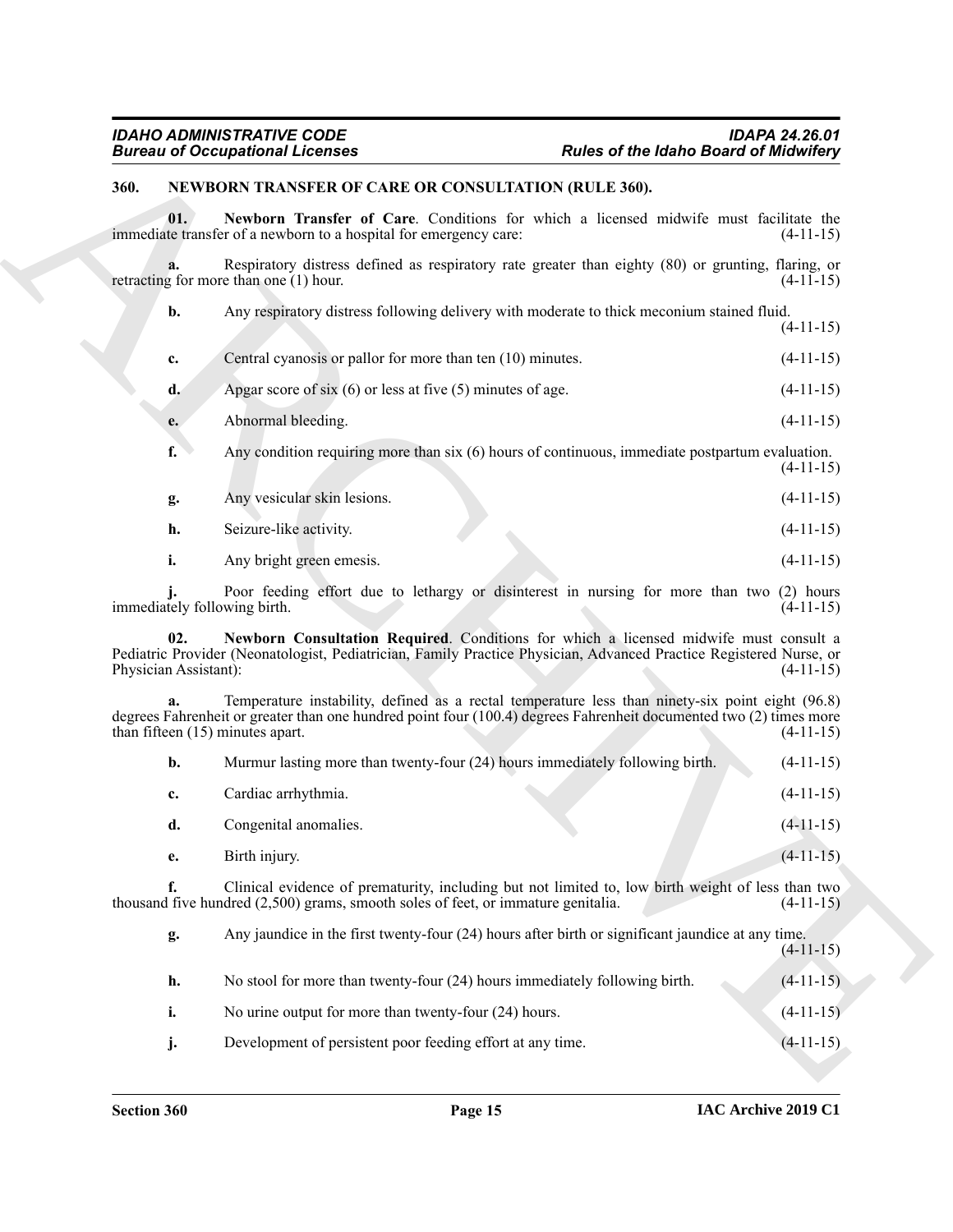#### <span id="page-15-0"></span>**361. -- 449. (RESERVED)**

#### <span id="page-15-5"></span><span id="page-15-3"></span><span id="page-15-1"></span>**450. UNPROFESSIONAL CONDUCT (RULE 450).**

**01. Standards of Conduct**. If a licensed midwife or an applicant for licensure, renewal, or reinstatement has engaged in unprofessional conduct, the Board may refuse to issue, renew, or reinstate the applicant's license and may discipline the licensee. Unprofessional conduct includes, without limitation, any of the following: (4-7-11) following: (4-7-11)

**a.** Disregarding a client's dignity or right to privacy as to her person, condition, possessions, or record;  $(3-29-10)$ medical record;

**b.** Breaching any legal requirement of confidentiality with respect to a client, unless ordered by a court of law;  $(3-29-10)$ 

**c.** Submitting a birth certificate known by the licensed midwife to be false or fraudulent, or willfully by filing false or incomplete reports or records in the practice of midwifery; (3-29-10) making or filing false or incomplete reports or records in the practice of midwifery;

**d.** Failing to provide information sufficient to allow a client to give fully informed consent; (3-29-10)

**e.** Engaging in the practice of midwifery while impaired because of the use of alcohol or drugs;  $(3-29-10)$ 

**f.** Having a license suspended, revoked, or otherwise disciplined in this or any other state or jurisdiction; (4-7-11) jurisdiction; (4-7-11)

**g.** Having been convicted of any felony, or of a lesser crime that reflects adversely on the person's fitness to be a licensed midwife. Such lesser crimes include, but are not limited to, any crime involving the delivery of health care services, dishonesty, misrepresentation, theft, or an attempt, conspiracy or solicitation of another to commit a felony or such lesser crimes. (4-7-11)

**h.** Violating any standards of conduct set forth in these rules, whether or not specifically labeled as such, and including without limitation any scope and practice standards, record-keeping requirements, notice requirements, or requirements for documenting informed consent. (3-29-10) requirements, or requirements for documenting informed consent.

<span id="page-15-4"></span>**02. Discipline**. If the Board determines that a licensed midwife has engaged in unprofessional conduct, nose discipline against the licensed midwife that includes, without limitation, the following: (4-7-11) it may impose discipline against the licensed midwife that includes, without limitation, the following:

Bureau of Occupations I Licenses<br>
SALES and the Idea of the Idea of the Idea of the Idea of the Idea of the Idea of the Idea<br>
SALES and the UNESCONSITY AND CONDUCT CRUT A.50).<br>
SALES ARCHIVE TRISTING IN THE CONDUCT CRUT A **a.** Require that a licensed midwife practice midwifery under the supervision of another health care provider. The Board may specify the nature and extent of the supervision and may require the licensed midwife to enter into a consultation, collaboration, proctoring, or supervisory agreement, written or otherwise, with the other health care provider; (3-29-10)

**b.** Suspend or revoke a license; (3-29-10)

**c.** Impose a civil fine not to exceed one thousand dollars (\$1,000) for each violation of the Board's laws and rules; and (3-29-10)

**d.** Order payment of the costs and fees incurred by the Board for the investigation and prosecution of the Board's laws and rules.  $(3-29-10)$ the violation of the Board's laws and rules.

#### <span id="page-15-2"></span>**451. -- 999. (RESERVED)**